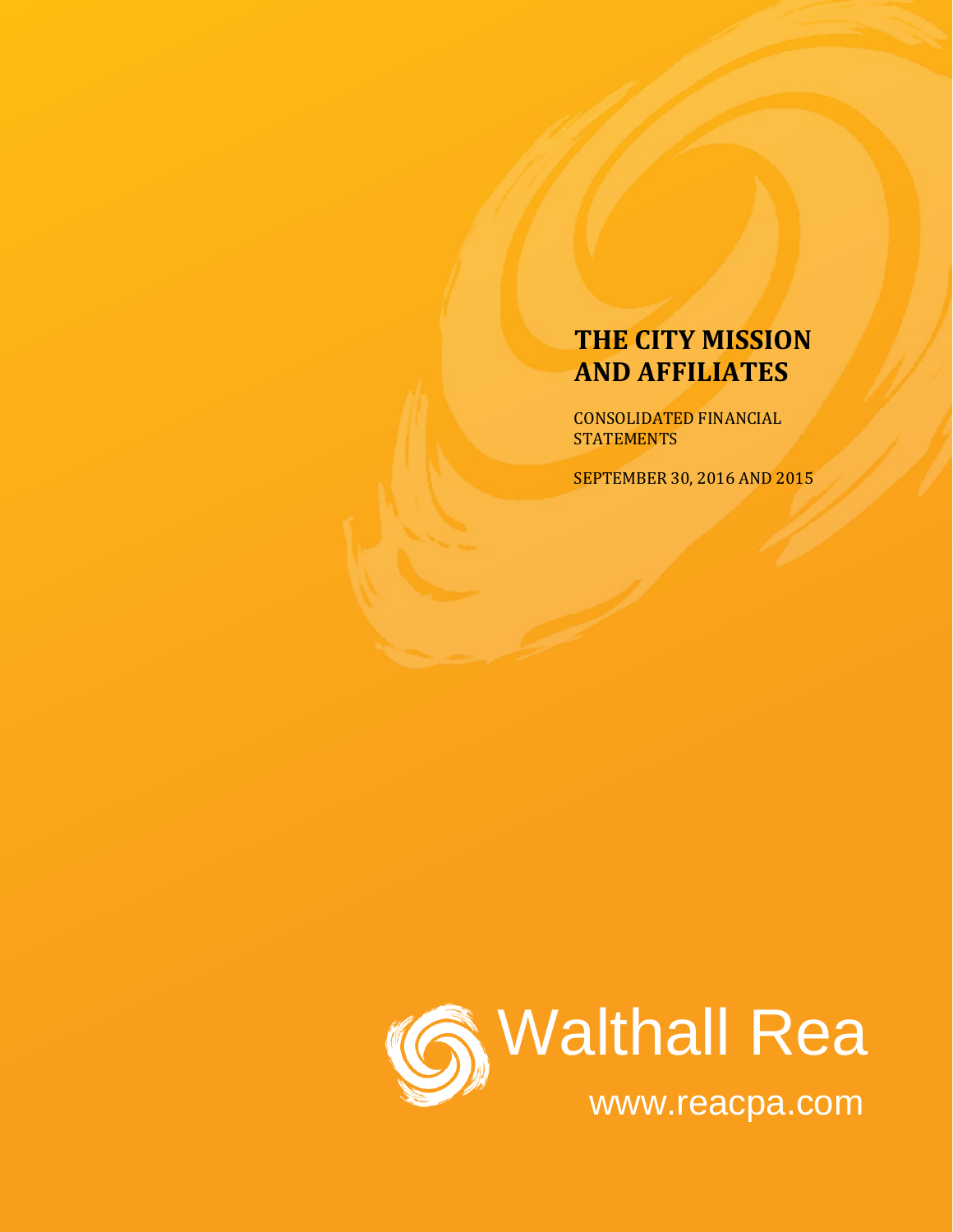# **Table of Contents**

| Page |
|------|
|      |
|      |
|      |
|      |
|      |
|      |
|      |
|      |

# **Supplemental Information**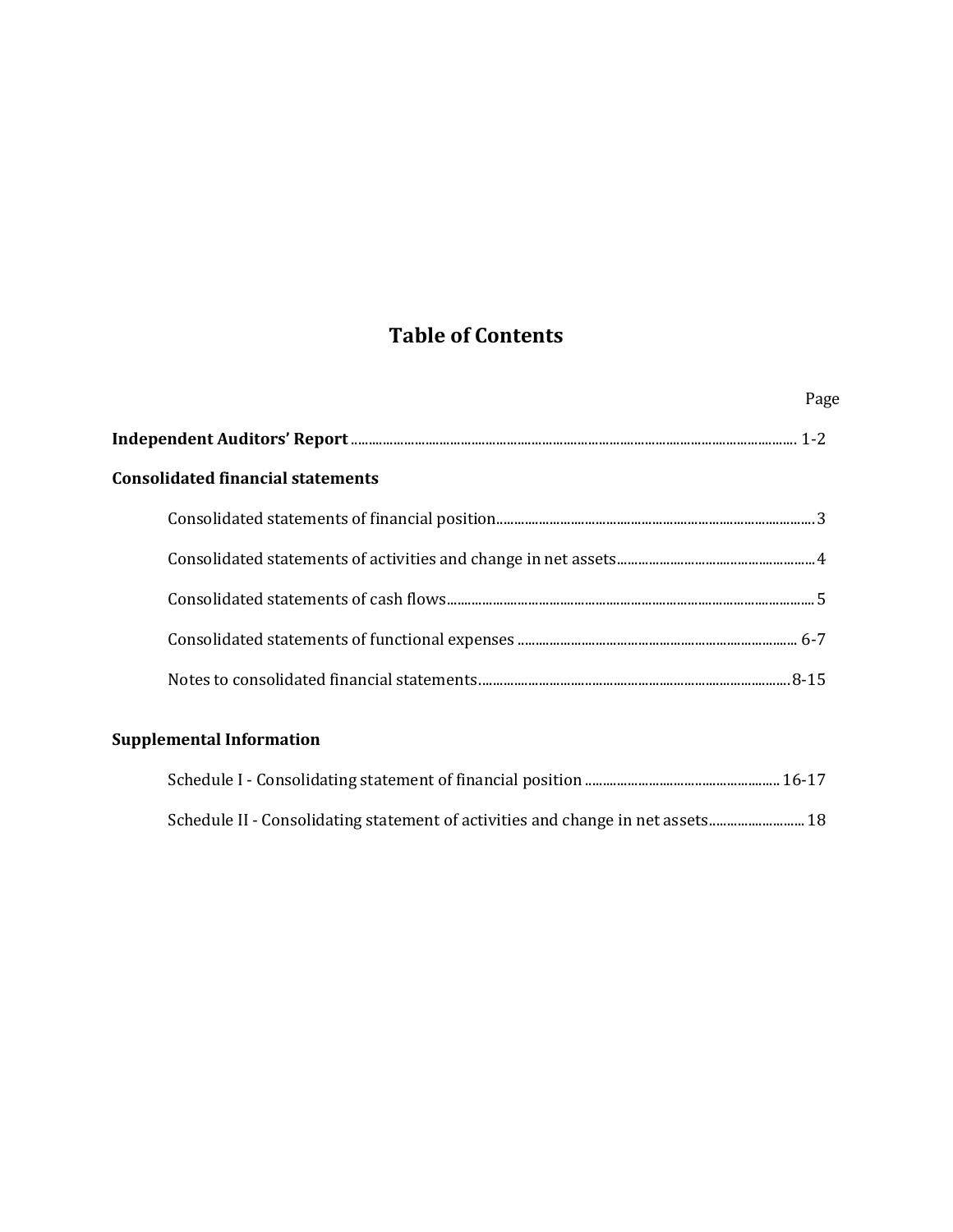

# **INDEPENDENT AUDITORS' REPORT**

May 23, 2018

To the Board of Trustees **The City Mission** Cleveland, Ohio

#### **Report on the Consolidated Financial Statements**

We have audited the accompanying consolidated financial statements of The City Mission and Affiliates, which comprise the consolidated statement of financial position as of September 30, 2016, and the related consolidated statements of activities and change in net assets, cash flows, and functional expenses for the year then ended, and the related notes to the consolidated financial statements.

#### **Management's Responsibility for the Consolidated Financial Statements**

Management is responsible for the preparation and fair presentation of these consolidated financial statements in accordance with accounting principles generally accepted in the United States of America; this includes the design, implementation, and maintenance of internal control relevant to the preparation and fair presentation of consolidated financial statements that are free from material misstatement, whether due to fraud or error.

#### **Auditors' Responsibility**

Our responsibility is to express an opinion on these consolidated financial statements based on our audit. We conducted our audit in accordance with auditing standards generally accepted in the United States of America. Those standards require that we plan and perform the audit to obtain reasonable assurance about whether the consolidated financial statements are free from material misstatement.

An audit involves performing procedures to obtain audit evidence about the amounts and disclosures in the consolidated financial statements. The procedures selected depend on the auditors' judgment, including the assessment of the risks of material misstatement of the consolidated financial statements, whether due to fraud or error. In making those risk assessments, the auditor considers internal control relevant to the entity's preparation and fair presentation of the consolidated financial statements in order to design audit procedures that are appropriate in the circumstances, but not for the purpose of expressing an opinion on the effectiveness of the entity's internal control. Accordingly, we express no such opinion. An audit also includes evaluating the appropriateness of accounting policies used and the reasonableness of significant accounting estimates made by management, as well as evaluating the overall presentation of the consolidated financial statements.

We believe that the audit evidence we have obtained is sufficient and appropriate to provide a basis for our audit opinion.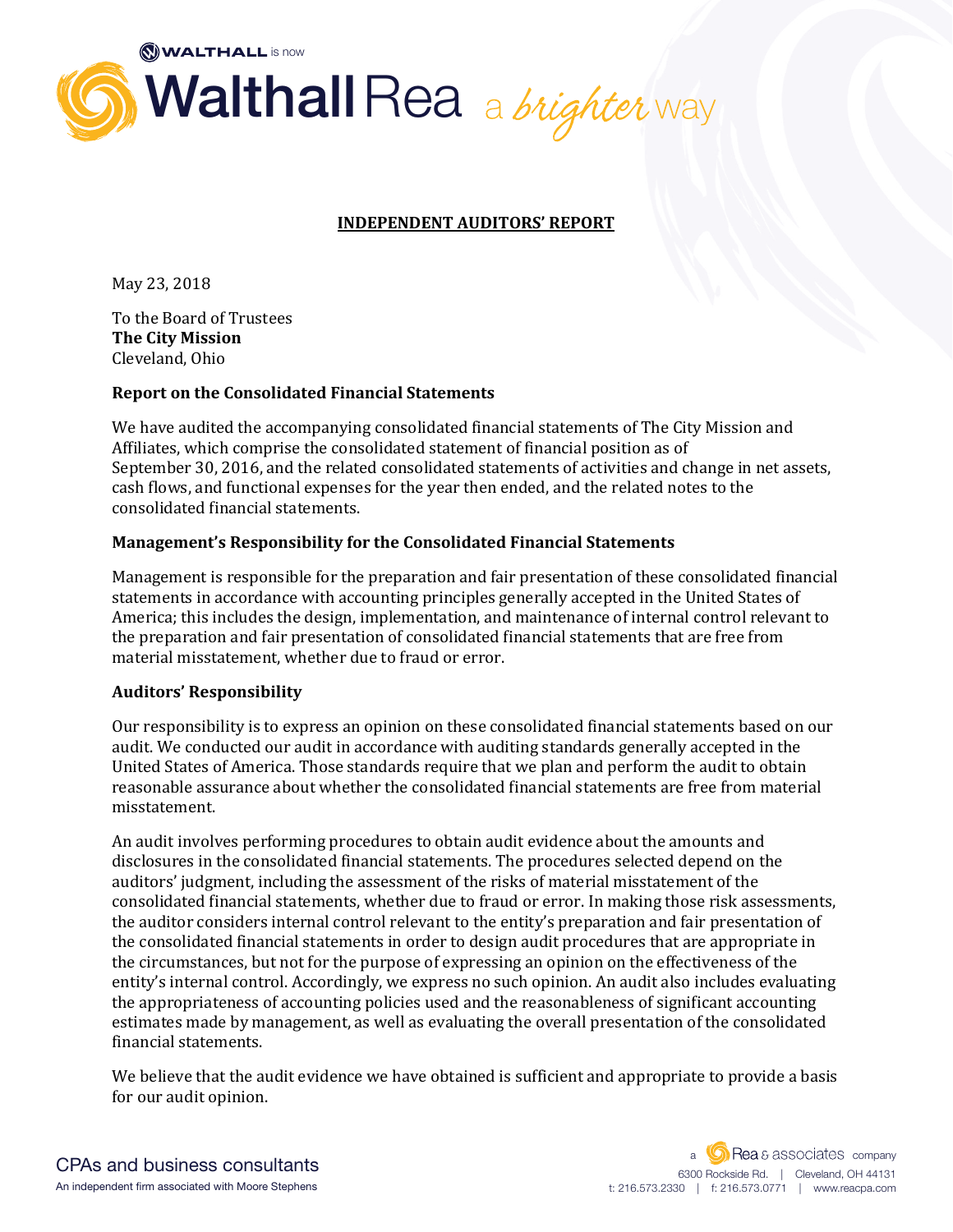#### **Opinion**

In our opinion, the consolidated financial statements referred to above present fairly, in all material respects, the consolidated financial position of The City Mission and Affiliates as of September 30, 2016, and the changes in their net assets and their cash flows for the year then ended in accordance with accounting principles generally accepted in the United States of America.

#### **Report on Supplementary Information**

Our audit was conducted for the purpose of forming an opinion on the 2016 consolidated financial statements as a whole. The supplemental consolidating information is presented for purposes of additional analysis, and is not a required part of the consolidated financial statements. Such information is the responsibility of management and was derived from, and relates directly to, the underlying accounting and other records used to prepare the consolidated financial statements. The information has been subjected to the auditing procedures applied in the audit of the consolidated financial statements and certain additional procedures, including comparing and reconciling such information directly to the underlying accounting and other records used to prepare the consolidated financial statements or to the consolidated financial statements themselves, and other additional procedures in accordance with auditing standards generally accepted in the United States of America. In our opinion, the information is fairly stated in all material respects in relation to the consolidated financial statements as a whole.

# **Other Matter**

The consolidated financial statements of The City Mission and Affiliates for the year ended September 30, 2015 were audited by Walthall, LLP, who merged with Rea & Associates, Inc. on November 1, 2017. They expressed an unmodified opinion on those statements on October 9, 2017.

Rea { Associates, due.

Certified Public Accountants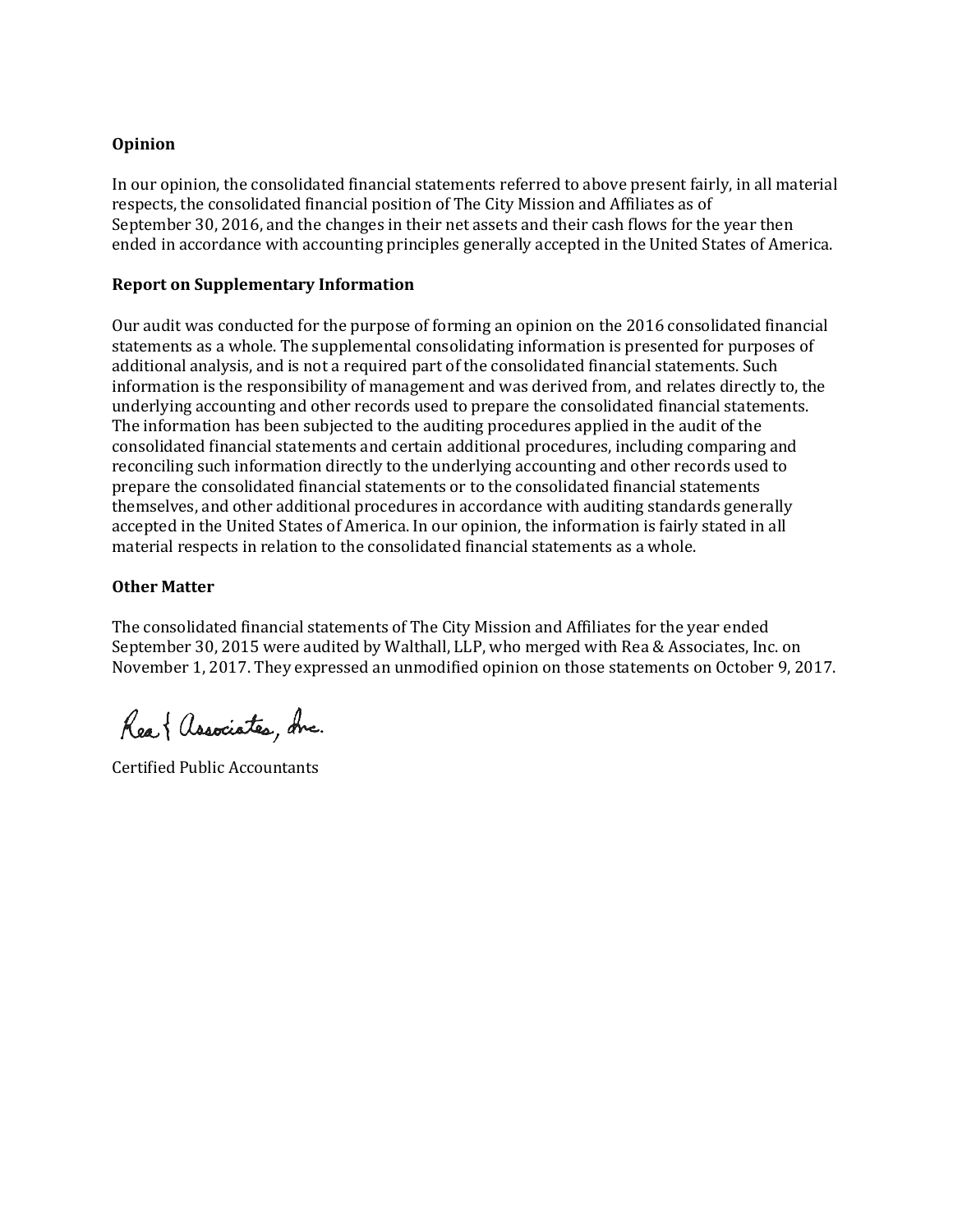| 2016            | 2015            |
|-----------------|-----------------|
|                 |                 |
| \$<br>1,261,361 | \$<br>1,439,372 |
| 125,352         | 186,792         |
| 18,000          | 33,000          |
| 56,483          | 56,483          |
|                 |                 |
| 1,461,196       | 1,715,647       |
|                 |                 |
|                 |                 |
|                 |                 |
|                 |                 |
|                 |                 |
| 10,220,870      | 10,362,873      |
| 38,300          | 38,300          |
| 1,000           | 1,000           |
|                 |                 |
| 10,260,170      | 10,402,173      |
|                 |                 |
|                 |                 |
|                 |                 |
|                 |                 |
|                 |                 |

|                                    | <b>ASSETS</b> |              |     |              | <b>LIABILITIES</b>                                   |                 |      |              |
|------------------------------------|---------------|--------------|-----|--------------|------------------------------------------------------|-----------------|------|--------------|
|                                    |               | 2016         |     | 2015         |                                                      | 2016            |      | 2015         |
| Current                            |               |              |     |              | <b>Current</b>                                       |                 |      |              |
| Cash and cash equivalents          | \$            | 692,785      | \$. | 624,918      | Accounts payable                                     | \$<br>1,261,361 | - \$ | 1,439,372    |
| Accounts receivable                |               | 843,632      |     | 1,179,434    | Accrued vacation                                     | 125,352         |      | 186,792      |
| Promises to give                   |               | 176,651      |     | 95,434       | Accrued payroll                                      | 18,000          |      | 33,000       |
| Investments                        |               | 200,842      |     | 87,043       | Annuity payment liability                            | 56,483          |      | 56,483       |
| Prepaid expenses                   |               | 41,090       |     | 43,366       |                                                      |                 |      |              |
|                                    |               |              |     |              | <b>Total Current Liabilities / Total Liabilities</b> | 1,461,196       |      | 1,715,647    |
| <b>Total Current Assets</b>        |               | 1,955,000    |     | 2,030,195    |                                                      |                 |      |              |
|                                    |               |              |     |              | <b>NET ASSETS</b>                                    |                 |      |              |
| <b>Property and Equipment, Net</b> |               | 9,615,346    |     | 9,940,240    |                                                      |                 |      |              |
|                                    |               |              |     |              | <b>Net Assets</b>                                    |                 |      |              |
| <b>Other</b>                       |               |              |     |              | Unrestricted                                         | 10,220,870      |      | 10,362,873   |
| Annuity                            |               | 151,020      |     | 147,385      | Temporarily restricted                               | 38,300          |      | 38,300       |
|                                    |               |              |     |              | Permanently restricted                               | 1,000           |      | 1,000        |
|                                    |               |              |     |              | <b>Total Net Assets</b>                              | 10,260,170      |      | 10,402,173   |
|                                    |               |              |     |              |                                                      |                 |      |              |
|                                    |               |              |     |              |                                                      |                 |      |              |
|                                    |               |              |     |              |                                                      |                 |      |              |
|                                    |               |              |     |              |                                                      |                 |      |              |
| <b>Total Assets</b>                |               | \$11,721,366 |     | \$12,117,820 | <b>Total Liabilities and Net Assets</b>              | \$11,721,366    |      | \$12,117,820 |
|                                    |               |              |     |              |                                                      |                 |      |              |

# Consolidated Statements of Financial Position

# September 30, 2016 and 2015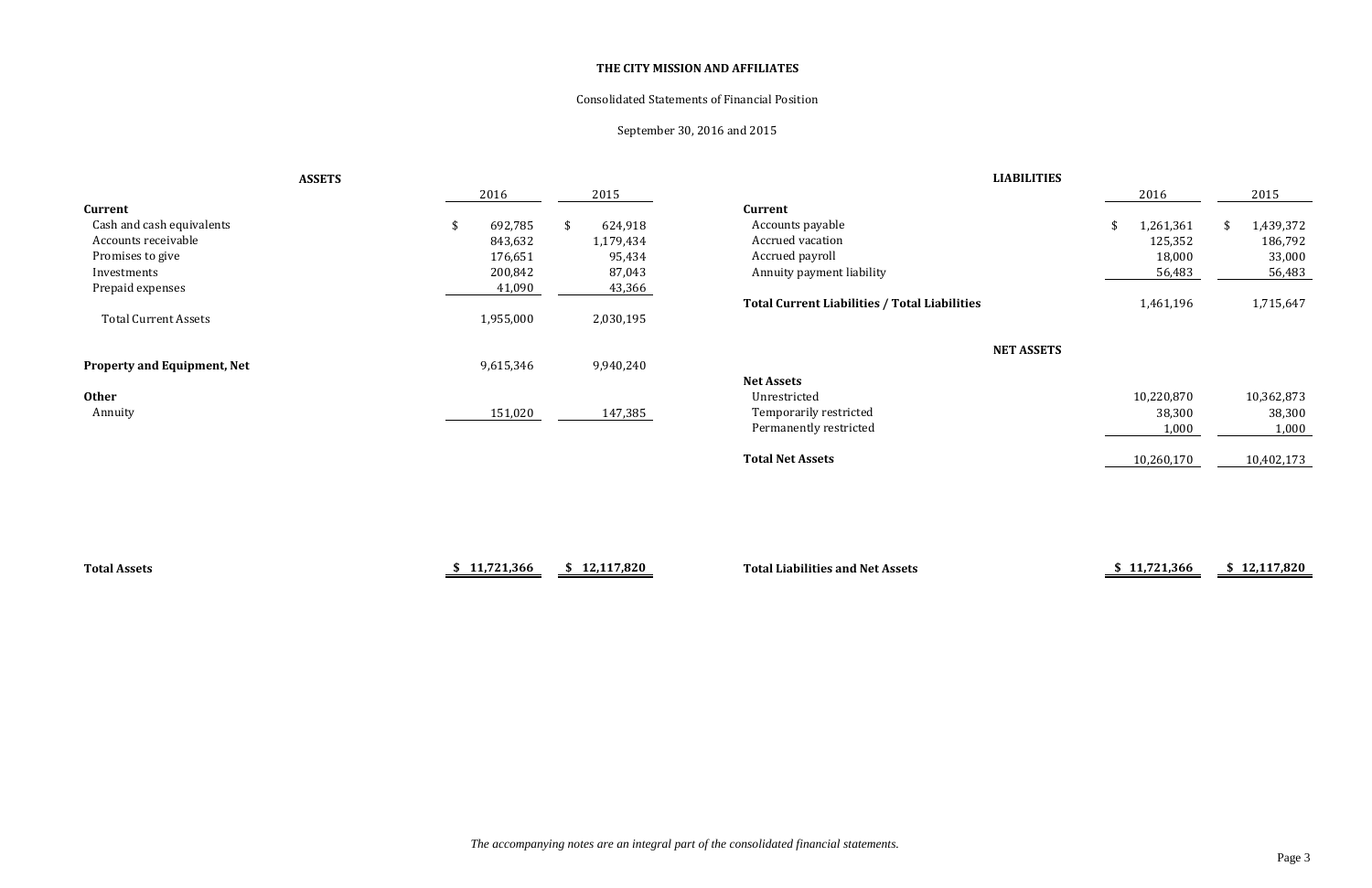### Consolidated Statements of Activities and Change in Net Assets

# For the Years Ended September 30, 2016 and 2015

|                                                       |    | 2016       | 2015             |
|-------------------------------------------------------|----|------------|------------------|
| <b>Unrestricted Net Assets</b>                        |    |            |                  |
| <b>Support and Revenues</b>                           |    |            |                  |
| Contributions                                         | \$ | 6,444,777  | \$<br>5,897,136  |
| Contributions-donated marketable securities           |    | 101,075    | 105,533          |
| Contributions-donated materials and services          |    | 223,415    | 161,656          |
| Interest and dividend income                          |    | 17,030     | 20,234           |
| Realized and unrealized gains (losses) on investments |    | 26,717     | (9, 241)         |
| Gain on disposal of property                          |    |            | 4,867            |
| Other income                                          |    | 179,370    | 160,250          |
| Special events                                        |    | 113,830    | 102,087          |
|                                                       |    | 7,106,214  | 6,442,522        |
| For profit revenue:                                   |    |            |                  |
| <b>MRA</b> revenue                                    |    | 5,011,099  | 4,103,841        |
| Total support and revenues                            |    | 12,117,313 | 10,546,363       |
| <b>Functional Expenses</b>                            |    |            |                  |
| Program expenses                                      |    | 5,600,229  | 5,266,140        |
| Development                                           |    | 445,069    | 293,305          |
| Administrative expenses                               |    | 322,530    | 182,279          |
| Total functional expenses                             |    | 6,367,828  | 5,741,724        |
| <b>Other Expenses</b>                                 |    |            |                  |
| <b>TCMSF</b> expenses                                 |    | 5,555      |                  |
| For profit expenses:                                  |    |            |                  |
| MRA expenses                                          |    | 5,885,933  | 4,793,939        |
| Other expenses                                        |    |            | 183,100          |
|                                                       |    | 5,891,488  | 4,977,039        |
| <b>Decrease in Net Assets</b>                         |    | (142,003)  | (172, 400)       |
| <b>Net Assets - Beginning of Year</b>                 |    | 10,402,173 | 10,574,573       |
| Net Assets - End of Year                              | S  | 10,260,170 | \$<br>10,402,173 |

*The accompanying notes are an integral part of the consolidated financial statements.*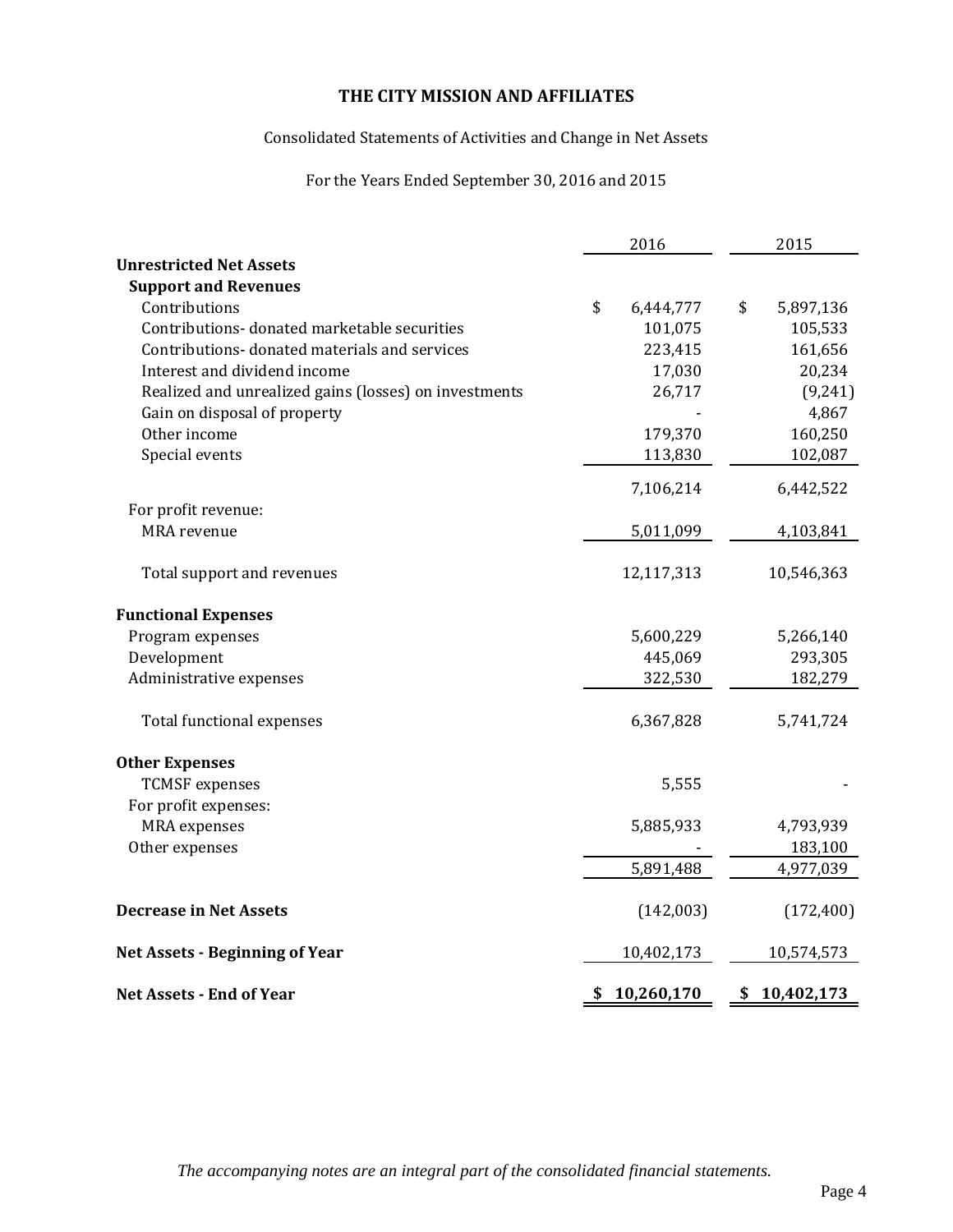# Consolidated Statements of Cash Flows

# For the Years Ended September 30, 2016 and 2015

|                                                                       | 2016                  | 2015                  |
|-----------------------------------------------------------------------|-----------------------|-----------------------|
| <b>Cash Flows from Operating Activities</b><br>Decrease in net assets | \$<br>(142,003)       | \$<br>(172, 400)      |
| Adjustments to reconcile decrease in net assets                       |                       |                       |
| to net cash provided by operating activities:                         |                       |                       |
| Depreciation                                                          | 592,567               | 573,071               |
| Non-cash contributions<br>Non-cash expenses                           | (324, 490)<br>223,415 | (267, 189)<br>161,656 |
| Realized and unrealized losses (gains) on investments                 | (26, 717)             | 9,241                 |
| Gain on disposal of property and equipment                            |                       | (4, 867)              |
| Changes in assets and liabilities:                                    |                       |                       |
| Accounts receivable                                                   | 335,802               | (241, 997)            |
| Promises to give                                                      | (81, 217)             | 10,000                |
| Prepaid expenses                                                      | 2,276                 | 97,176                |
| Accounts payable                                                      | (178, 011)            | 384,836               |
| Accrued vacation                                                      | (61, 440)             | 76,960                |
| Accrued workers' compensation<br>Accrued payroll                      | (15,000)              | (17, 915)<br>8,000    |
| Annuity payment liability                                             |                       | (9, 273)              |
|                                                                       |                       |                       |
| Total adjustments                                                     | 467,185               | 779,699               |
| Net Cash Provided By Operating Activities                             | 325,182               | 607,299               |
| <b>Cash Flows from Investing Activities</b>                           |                       |                       |
| Proceeds from sale of investments                                     | 10,358                | 60,511                |
| Proceeds from sale of beneficial interest                             |                       | 14,017                |
| Purchase of property and equipment                                    | (267, 673)            | (387, 750)            |
| Net Cash Used In Investing Activities                                 | (257, 315)            | (313, 222)            |
| <b>Cash Flows from Financing Activities</b>                           |                       |                       |
| Line of credit, net                                                   |                       | (205, 828)            |
| Net Cash Used In Financing Activities                                 |                       | (205, 828)            |
| <b>Net Increase in Cash and Cash Equivalents</b>                      | 67,867                | 88,249                |
| <b>Cash and Cash Equivalents - Beginning</b>                          | 624,918               | 536,669               |
| <b>Cash and Cash Equivalents - Ending</b>                             | 692,785               | \$<br>624,918         |
| <b>Supplemental Disclosure of Cash Flow Information</b>               |                       |                       |
| Cash paid during the year:                                            |                       |                       |
| Interest                                                              |                       | \$<br>741             |
| Income taxes                                                          |                       | \$                    |
| Non-cash investing and financing activities:                          |                       |                       |
| Donated marketable securities                                         | 101,075               | \$105,533             |

*The accompanying notes are an integral part of the consolidated financial statements.*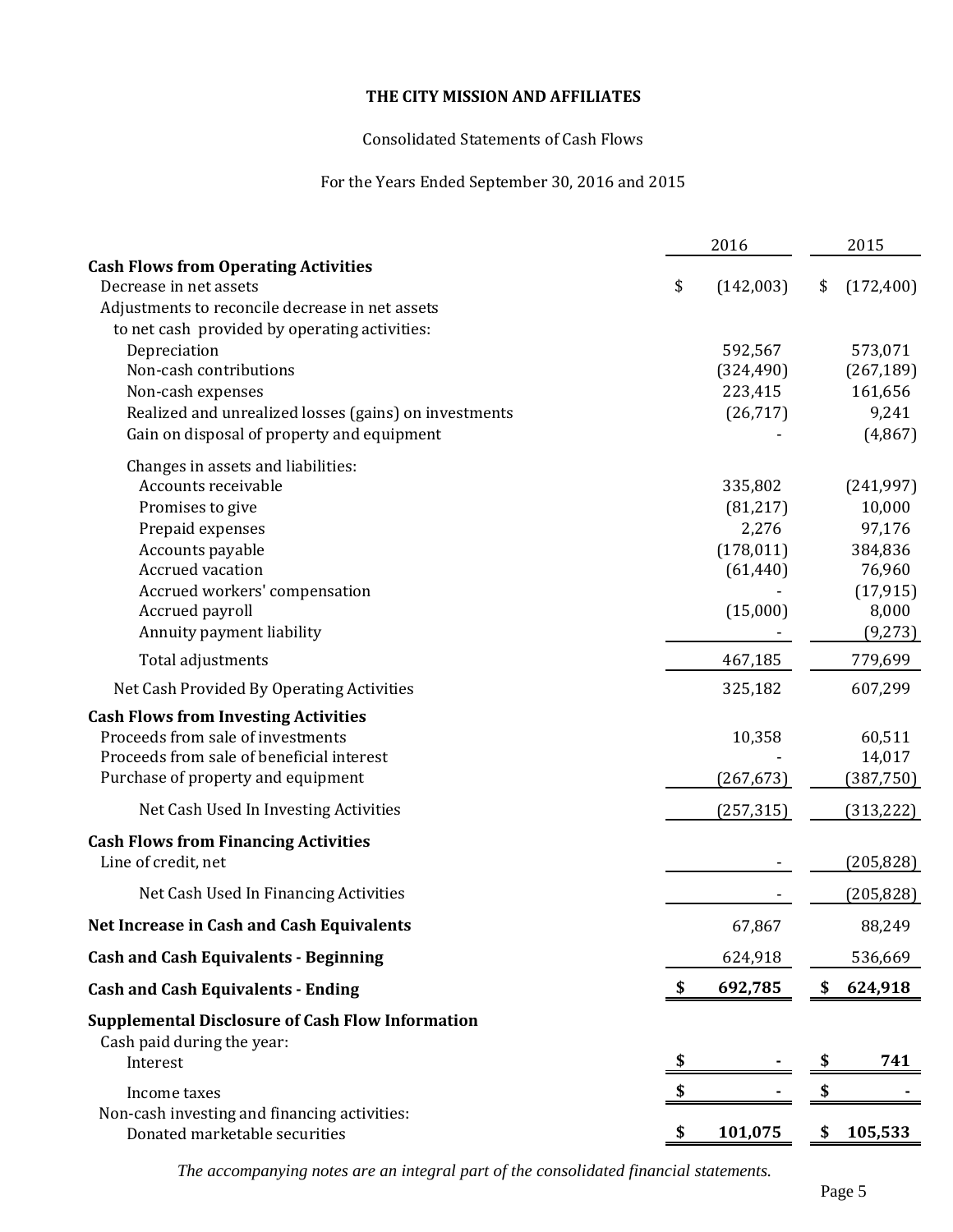*The accompanying notes are an integral part of the consolidated financial statements.*

# **THE CITY MISSION AND AFFILIATES**

# Consolidated Statement of Functional Expenses

For the Year Ended September 30, 2016

| Inmate<br>Total<br>Mental<br>Outreach<br>Health<br>Services<br>Crossroads<br>Program<br>Administrative<br>Men's Ministry<br>and General<br>Ministry<br>Ministry<br>Laura's Home<br>Expenses<br>Development<br>843,741<br>330,068<br>146,477<br>996,709<br>2,316,995<br>128,962<br>212,669<br>-\$<br>\$<br>\$<br>Gross wages<br>\$<br>\$<br>\$<br>\$<br>60,335<br>24,028<br>9,602<br>9,513<br>73,896<br>167,861<br>15,901<br>Payroll taxes<br>69,834<br>186,312<br>144,827<br>10,734<br>411,707<br>17,231<br>28,425<br>Insurance and workers' compensation<br>88,217<br>6,203<br>27,532<br>13,111<br>6,602<br>40,972<br>8,654<br>Retirement plan expenses<br>2,707<br>15,164<br>14,776<br>14,517<br>47,164<br>3,199<br>1,976<br>Staff development<br>278<br>278<br>2,784<br>229<br>1,114<br>262<br>1,114<br>Recruitment and relocation expenses<br>1,092,713<br>165,370<br>452,095<br>1,313,520<br>3,034,728<br>267,854<br>176,400<br>Total employee expenses<br>Food<br>189,299<br>13<br>(273)<br>152,459<br>341,498<br>(292)<br>28<br>36,278<br>944<br>22,582<br>33,893<br>93,697<br>110<br>96<br>Client programs<br>(182)<br>225,577<br>957<br>124<br>Total client expenses<br>22,309<br>186,352<br>435,195<br>602<br>Gas<br>7,109<br>6,083<br>13,794<br>1,213<br>47,235<br>Electric<br>11,499<br>73,776<br>132,510<br>23,334<br>44,742<br>2,579<br>28,508<br>75,829<br>9,156<br>Water / sewer<br>8,923<br>9,971<br>3,431<br>4,570<br>26,895<br>11,381<br>Telephone<br>109,057<br>23,603<br>3,431<br>112,937<br>249,028<br>Total utilities<br>45,084<br>9,732<br>4,326<br>4,326<br>18,384<br>3,244<br>Insurance - building<br>49,591<br>48,067<br>97,658<br>Custodial expenses<br>85,214<br>2,126<br>90,798<br>178,138<br>Repair and maintenance<br>6,410<br>3,049<br>1,411<br>1,532<br>4,024<br>10,016<br>1,365<br>Vehicle expenses<br>1,532<br>147,586<br>7,863<br>147,215<br>304,196<br>11,019<br>Total facility and vehicle expenses<br>4,912<br>55,968<br>40,113<br>49,662<br>182,696<br>37,344<br>36,953<br>Office and postage<br>5,520<br>4,990<br>6,163<br>10,761<br>27,434<br>690<br>Insurance - liability<br>19,311<br>19,311<br>19,311<br>19,311<br>19,311<br>77,244<br>Professional services<br>384,957<br>109,988<br>109,988<br>494,945<br>1,099,878<br>Fundraising - education<br>274,969<br>Fundraising - development<br>174,932<br>1,387,252<br>466,399<br>171,242<br>574,679<br>57,345<br>279,881<br>Total organizational expenses<br>2,041,332<br>2,334,703<br>5,410,399<br>381,426<br>659,450<br>374,914<br>445,069<br><b>Total cash expenses</b><br>Client programs (clothing and misc.)<br>46,938<br>38,794<br>85,732<br>Repairs and maintenance<br>42,377<br>95,029<br>137,683<br>277<br>277<br>Total donated goods and services expenses<br>89,315<br>223,415<br>133,823<br><b>Total expenses before depreciation</b><br>659,727<br>374,914<br>445,069<br>381,426<br>2,130,647<br>2,468,526<br>5,633,814<br>576,979<br>Depreciation<br>259,562<br>20,420<br>12,336<br>284,661<br>15,588 |                       |
|------------------------------------------------------------------------------------------------------------------------------------------------------------------------------------------------------------------------------------------------------------------------------------------------------------------------------------------------------------------------------------------------------------------------------------------------------------------------------------------------------------------------------------------------------------------------------------------------------------------------------------------------------------------------------------------------------------------------------------------------------------------------------------------------------------------------------------------------------------------------------------------------------------------------------------------------------------------------------------------------------------------------------------------------------------------------------------------------------------------------------------------------------------------------------------------------------------------------------------------------------------------------------------------------------------------------------------------------------------------------------------------------------------------------------------------------------------------------------------------------------------------------------------------------------------------------------------------------------------------------------------------------------------------------------------------------------------------------------------------------------------------------------------------------------------------------------------------------------------------------------------------------------------------------------------------------------------------------------------------------------------------------------------------------------------------------------------------------------------------------------------------------------------------------------------------------------------------------------------------------------------------------------------------------------------------------------------------------------------------------------------------------------------------------------------------------------------------------------------------------------------------------------------------------------------------------------------------------------------------------------------------------------------------------------------------------------------------------------------------------------------------------------------------------------------------------------------------------------------------------------------------------------------------------------------------------------------------------------------------------------------------|-----------------------|
|                                                                                                                                                                                                                                                                                                                                                                                                                                                                                                                                                                                                                                                                                                                                                                                                                                                                                                                                                                                                                                                                                                                                                                                                                                                                                                                                                                                                                                                                                                                                                                                                                                                                                                                                                                                                                                                                                                                                                                                                                                                                                                                                                                                                                                                                                                                                                                                                                                                                                                                                                                                                                                                                                                                                                                                                                                                                                                                                                                                                                  | <b>Total Expenses</b> |
|                                                                                                                                                                                                                                                                                                                                                                                                                                                                                                                                                                                                                                                                                                                                                                                                                                                                                                                                                                                                                                                                                                                                                                                                                                                                                                                                                                                                                                                                                                                                                                                                                                                                                                                                                                                                                                                                                                                                                                                                                                                                                                                                                                                                                                                                                                                                                                                                                                                                                                                                                                                                                                                                                                                                                                                                                                                                                                                                                                                                                  |                       |
|                                                                                                                                                                                                                                                                                                                                                                                                                                                                                                                                                                                                                                                                                                                                                                                                                                                                                                                                                                                                                                                                                                                                                                                                                                                                                                                                                                                                                                                                                                                                                                                                                                                                                                                                                                                                                                                                                                                                                                                                                                                                                                                                                                                                                                                                                                                                                                                                                                                                                                                                                                                                                                                                                                                                                                                                                                                                                                                                                                                                                  | 2,658,626             |
|                                                                                                                                                                                                                                                                                                                                                                                                                                                                                                                                                                                                                                                                                                                                                                                                                                                                                                                                                                                                                                                                                                                                                                                                                                                                                                                                                                                                                                                                                                                                                                                                                                                                                                                                                                                                                                                                                                                                                                                                                                                                                                                                                                                                                                                                                                                                                                                                                                                                                                                                                                                                                                                                                                                                                                                                                                                                                                                                                                                                                  | 193,275               |
|                                                                                                                                                                                                                                                                                                                                                                                                                                                                                                                                                                                                                                                                                                                                                                                                                                                                                                                                                                                                                                                                                                                                                                                                                                                                                                                                                                                                                                                                                                                                                                                                                                                                                                                                                                                                                                                                                                                                                                                                                                                                                                                                                                                                                                                                                                                                                                                                                                                                                                                                                                                                                                                                                                                                                                                                                                                                                                                                                                                                                  | 457,363               |
|                                                                                                                                                                                                                                                                                                                                                                                                                                                                                                                                                                                                                                                                                                                                                                                                                                                                                                                                                                                                                                                                                                                                                                                                                                                                                                                                                                                                                                                                                                                                                                                                                                                                                                                                                                                                                                                                                                                                                                                                                                                                                                                                                                                                                                                                                                                                                                                                                                                                                                                                                                                                                                                                                                                                                                                                                                                                                                                                                                                                                  | 103,074               |
|                                                                                                                                                                                                                                                                                                                                                                                                                                                                                                                                                                                                                                                                                                                                                                                                                                                                                                                                                                                                                                                                                                                                                                                                                                                                                                                                                                                                                                                                                                                                                                                                                                                                                                                                                                                                                                                                                                                                                                                                                                                                                                                                                                                                                                                                                                                                                                                                                                                                                                                                                                                                                                                                                                                                                                                                                                                                                                                                                                                                                  | 52,339                |
|                                                                                                                                                                                                                                                                                                                                                                                                                                                                                                                                                                                                                                                                                                                                                                                                                                                                                                                                                                                                                                                                                                                                                                                                                                                                                                                                                                                                                                                                                                                                                                                                                                                                                                                                                                                                                                                                                                                                                                                                                                                                                                                                                                                                                                                                                                                                                                                                                                                                                                                                                                                                                                                                                                                                                                                                                                                                                                                                                                                                                  | 3,275                 |
|                                                                                                                                                                                                                                                                                                                                                                                                                                                                                                                                                                                                                                                                                                                                                                                                                                                                                                                                                                                                                                                                                                                                                                                                                                                                                                                                                                                                                                                                                                                                                                                                                                                                                                                                                                                                                                                                                                                                                                                                                                                                                                                                                                                                                                                                                                                                                                                                                                                                                                                                                                                                                                                                                                                                                                                                                                                                                                                                                                                                                  | 3,467,952             |
|                                                                                                                                                                                                                                                                                                                                                                                                                                                                                                                                                                                                                                                                                                                                                                                                                                                                                                                                                                                                                                                                                                                                                                                                                                                                                                                                                                                                                                                                                                                                                                                                                                                                                                                                                                                                                                                                                                                                                                                                                                                                                                                                                                                                                                                                                                                                                                                                                                                                                                                                                                                                                                                                                                                                                                                                                                                                                                                                                                                                                  | 341,234               |
|                                                                                                                                                                                                                                                                                                                                                                                                                                                                                                                                                                                                                                                                                                                                                                                                                                                                                                                                                                                                                                                                                                                                                                                                                                                                                                                                                                                                                                                                                                                                                                                                                                                                                                                                                                                                                                                                                                                                                                                                                                                                                                                                                                                                                                                                                                                                                                                                                                                                                                                                                                                                                                                                                                                                                                                                                                                                                                                                                                                                                  | 93,903                |
|                                                                                                                                                                                                                                                                                                                                                                                                                                                                                                                                                                                                                                                                                                                                                                                                                                                                                                                                                                                                                                                                                                                                                                                                                                                                                                                                                                                                                                                                                                                                                                                                                                                                                                                                                                                                                                                                                                                                                                                                                                                                                                                                                                                                                                                                                                                                                                                                                                                                                                                                                                                                                                                                                                                                                                                                                                                                                                                                                                                                                  | 435,137               |
|                                                                                                                                                                                                                                                                                                                                                                                                                                                                                                                                                                                                                                                                                                                                                                                                                                                                                                                                                                                                                                                                                                                                                                                                                                                                                                                                                                                                                                                                                                                                                                                                                                                                                                                                                                                                                                                                                                                                                                                                                                                                                                                                                                                                                                                                                                                                                                                                                                                                                                                                                                                                                                                                                                                                                                                                                                                                                                                                                                                                                  | 15,007                |
|                                                                                                                                                                                                                                                                                                                                                                                                                                                                                                                                                                                                                                                                                                                                                                                                                                                                                                                                                                                                                                                                                                                                                                                                                                                                                                                                                                                                                                                                                                                                                                                                                                                                                                                                                                                                                                                                                                                                                                                                                                                                                                                                                                                                                                                                                                                                                                                                                                                                                                                                                                                                                                                                                                                                                                                                                                                                                                                                                                                                                  | 155,844               |
|                                                                                                                                                                                                                                                                                                                                                                                                                                                                                                                                                                                                                                                                                                                                                                                                                                                                                                                                                                                                                                                                                                                                                                                                                                                                                                                                                                                                                                                                                                                                                                                                                                                                                                                                                                                                                                                                                                                                                                                                                                                                                                                                                                                                                                                                                                                                                                                                                                                                                                                                                                                                                                                                                                                                                                                                                                                                                                                                                                                                                  | 84,985                |
|                                                                                                                                                                                                                                                                                                                                                                                                                                                                                                                                                                                                                                                                                                                                                                                                                                                                                                                                                                                                                                                                                                                                                                                                                                                                                                                                                                                                                                                                                                                                                                                                                                                                                                                                                                                                                                                                                                                                                                                                                                                                                                                                                                                                                                                                                                                                                                                                                                                                                                                                                                                                                                                                                                                                                                                                                                                                                                                                                                                                                  | 38,276                |
|                                                                                                                                                                                                                                                                                                                                                                                                                                                                                                                                                                                                                                                                                                                                                                                                                                                                                                                                                                                                                                                                                                                                                                                                                                                                                                                                                                                                                                                                                                                                                                                                                                                                                                                                                                                                                                                                                                                                                                                                                                                                                                                                                                                                                                                                                                                                                                                                                                                                                                                                                                                                                                                                                                                                                                                                                                                                                                                                                                                                                  | 294,112               |
|                                                                                                                                                                                                                                                                                                                                                                                                                                                                                                                                                                                                                                                                                                                                                                                                                                                                                                                                                                                                                                                                                                                                                                                                                                                                                                                                                                                                                                                                                                                                                                                                                                                                                                                                                                                                                                                                                                                                                                                                                                                                                                                                                                                                                                                                                                                                                                                                                                                                                                                                                                                                                                                                                                                                                                                                                                                                                                                                                                                                                  | 21,628                |
|                                                                                                                                                                                                                                                                                                                                                                                                                                                                                                                                                                                                                                                                                                                                                                                                                                                                                                                                                                                                                                                                                                                                                                                                                                                                                                                                                                                                                                                                                                                                                                                                                                                                                                                                                                                                                                                                                                                                                                                                                                                                                                                                                                                                                                                                                                                                                                                                                                                                                                                                                                                                                                                                                                                                                                                                                                                                                                                                                                                                                  | 97,658                |
|                                                                                                                                                                                                                                                                                                                                                                                                                                                                                                                                                                                                                                                                                                                                                                                                                                                                                                                                                                                                                                                                                                                                                                                                                                                                                                                                                                                                                                                                                                                                                                                                                                                                                                                                                                                                                                                                                                                                                                                                                                                                                                                                                                                                                                                                                                                                                                                                                                                                                                                                                                                                                                                                                                                                                                                                                                                                                                                                                                                                                  | 184,548               |
|                                                                                                                                                                                                                                                                                                                                                                                                                                                                                                                                                                                                                                                                                                                                                                                                                                                                                                                                                                                                                                                                                                                                                                                                                                                                                                                                                                                                                                                                                                                                                                                                                                                                                                                                                                                                                                                                                                                                                                                                                                                                                                                                                                                                                                                                                                                                                                                                                                                                                                                                                                                                                                                                                                                                                                                                                                                                                                                                                                                                                  | 11,381                |
|                                                                                                                                                                                                                                                                                                                                                                                                                                                                                                                                                                                                                                                                                                                                                                                                                                                                                                                                                                                                                                                                                                                                                                                                                                                                                                                                                                                                                                                                                                                                                                                                                                                                                                                                                                                                                                                                                                                                                                                                                                                                                                                                                                                                                                                                                                                                                                                                                                                                                                                                                                                                                                                                                                                                                                                                                                                                                                                                                                                                                  | 315,215               |
|                                                                                                                                                                                                                                                                                                                                                                                                                                                                                                                                                                                                                                                                                                                                                                                                                                                                                                                                                                                                                                                                                                                                                                                                                                                                                                                                                                                                                                                                                                                                                                                                                                                                                                                                                                                                                                                                                                                                                                                                                                                                                                                                                                                                                                                                                                                                                                                                                                                                                                                                                                                                                                                                                                                                                                                                                                                                                                                                                                                                                  | 224,952               |
|                                                                                                                                                                                                                                                                                                                                                                                                                                                                                                                                                                                                                                                                                                                                                                                                                                                                                                                                                                                                                                                                                                                                                                                                                                                                                                                                                                                                                                                                                                                                                                                                                                                                                                                                                                                                                                                                                                                                                                                                                                                                                                                                                                                                                                                                                                                                                                                                                                                                                                                                                                                                                                                                                                                                                                                                                                                                                                                                                                                                                  | 28,124                |
|                                                                                                                                                                                                                                                                                                                                                                                                                                                                                                                                                                                                                                                                                                                                                                                                                                                                                                                                                                                                                                                                                                                                                                                                                                                                                                                                                                                                                                                                                                                                                                                                                                                                                                                                                                                                                                                                                                                                                                                                                                                                                                                                                                                                                                                                                                                                                                                                                                                                                                                                                                                                                                                                                                                                                                                                                                                                                                                                                                                                                  | 96,555                |
|                                                                                                                                                                                                                                                                                                                                                                                                                                                                                                                                                                                                                                                                                                                                                                                                                                                                                                                                                                                                                                                                                                                                                                                                                                                                                                                                                                                                                                                                                                                                                                                                                                                                                                                                                                                                                                                                                                                                                                                                                                                                                                                                                                                                                                                                                                                                                                                                                                                                                                                                                                                                                                                                                                                                                                                                                                                                                                                                                                                                                  | 1,099,878             |
|                                                                                                                                                                                                                                                                                                                                                                                                                                                                                                                                                                                                                                                                                                                                                                                                                                                                                                                                                                                                                                                                                                                                                                                                                                                                                                                                                                                                                                                                                                                                                                                                                                                                                                                                                                                                                                                                                                                                                                                                                                                                                                                                                                                                                                                                                                                                                                                                                                                                                                                                                                                                                                                                                                                                                                                                                                                                                                                                                                                                                  | 274,969               |
|                                                                                                                                                                                                                                                                                                                                                                                                                                                                                                                                                                                                                                                                                                                                                                                                                                                                                                                                                                                                                                                                                                                                                                                                                                                                                                                                                                                                                                                                                                                                                                                                                                                                                                                                                                                                                                                                                                                                                                                                                                                                                                                                                                                                                                                                                                                                                                                                                                                                                                                                                                                                                                                                                                                                                                                                                                                                                                                                                                                                                  | 1,724,478             |
|                                                                                                                                                                                                                                                                                                                                                                                                                                                                                                                                                                                                                                                                                                                                                                                                                                                                                                                                                                                                                                                                                                                                                                                                                                                                                                                                                                                                                                                                                                                                                                                                                                                                                                                                                                                                                                                                                                                                                                                                                                                                                                                                                                                                                                                                                                                                                                                                                                                                                                                                                                                                                                                                                                                                                                                                                                                                                                                                                                                                                  | 6,236,894             |
|                                                                                                                                                                                                                                                                                                                                                                                                                                                                                                                                                                                                                                                                                                                                                                                                                                                                                                                                                                                                                                                                                                                                                                                                                                                                                                                                                                                                                                                                                                                                                                                                                                                                                                                                                                                                                                                                                                                                                                                                                                                                                                                                                                                                                                                                                                                                                                                                                                                                                                                                                                                                                                                                                                                                                                                                                                                                                                                                                                                                                  |                       |
|                                                                                                                                                                                                                                                                                                                                                                                                                                                                                                                                                                                                                                                                                                                                                                                                                                                                                                                                                                                                                                                                                                                                                                                                                                                                                                                                                                                                                                                                                                                                                                                                                                                                                                                                                                                                                                                                                                                                                                                                                                                                                                                                                                                                                                                                                                                                                                                                                                                                                                                                                                                                                                                                                                                                                                                                                                                                                                                                                                                                                  | 85,732                |
|                                                                                                                                                                                                                                                                                                                                                                                                                                                                                                                                                                                                                                                                                                                                                                                                                                                                                                                                                                                                                                                                                                                                                                                                                                                                                                                                                                                                                                                                                                                                                                                                                                                                                                                                                                                                                                                                                                                                                                                                                                                                                                                                                                                                                                                                                                                                                                                                                                                                                                                                                                                                                                                                                                                                                                                                                                                                                                                                                                                                                  | 137,683               |
|                                                                                                                                                                                                                                                                                                                                                                                                                                                                                                                                                                                                                                                                                                                                                                                                                                                                                                                                                                                                                                                                                                                                                                                                                                                                                                                                                                                                                                                                                                                                                                                                                                                                                                                                                                                                                                                                                                                                                                                                                                                                                                                                                                                                                                                                                                                                                                                                                                                                                                                                                                                                                                                                                                                                                                                                                                                                                                                                                                                                                  | 223,415               |
|                                                                                                                                                                                                                                                                                                                                                                                                                                                                                                                                                                                                                                                                                                                                                                                                                                                                                                                                                                                                                                                                                                                                                                                                                                                                                                                                                                                                                                                                                                                                                                                                                                                                                                                                                                                                                                                                                                                                                                                                                                                                                                                                                                                                                                                                                                                                                                                                                                                                                                                                                                                                                                                                                                                                                                                                                                                                                                                                                                                                                  | 6,460,309             |
|                                                                                                                                                                                                                                                                                                                                                                                                                                                                                                                                                                                                                                                                                                                                                                                                                                                                                                                                                                                                                                                                                                                                                                                                                                                                                                                                                                                                                                                                                                                                                                                                                                                                                                                                                                                                                                                                                                                                                                                                                                                                                                                                                                                                                                                                                                                                                                                                                                                                                                                                                                                                                                                                                                                                                                                                                                                                                                                                                                                                                  | 592,567               |
| 445,069<br>Total functional expenses before intercompany eliminations<br>2,390,209<br>680,147<br>387,250<br>2,753,187<br>6,210,793<br>397,014                                                                                                                                                                                                                                                                                                                                                                                                                                                                                                                                                                                                                                                                                                                                                                                                                                                                                                                                                                                                                                                                                                                                                                                                                                                                                                                                                                                                                                                                                                                                                                                                                                                                                                                                                                                                                                                                                                                                                                                                                                                                                                                                                                                                                                                                                                                                                                                                                                                                                                                                                                                                                                                                                                                                                                                                                                                                    | 7,052,876             |
| Intercompany eliminations<br>(74, 484)<br>(610, 564)                                                                                                                                                                                                                                                                                                                                                                                                                                                                                                                                                                                                                                                                                                                                                                                                                                                                                                                                                                                                                                                                                                                                                                                                                                                                                                                                                                                                                                                                                                                                                                                                                                                                                                                                                                                                                                                                                                                                                                                                                                                                                                                                                                                                                                                                                                                                                                                                                                                                                                                                                                                                                                                                                                                                                                                                                                                                                                                                                             | (685, 048)            |
| <b>Total functional expenses</b><br>\$680,147<br>2,390,209<br>387,250<br>\$2,753,187<br>\$5,600,229<br>\$445,069<br>322,530<br>SS.<br>S,<br>-SS<br>- 5                                                                                                                                                                                                                                                                                                                                                                                                                                                                                                                                                                                                                                                                                                                                                                                                                                                                                                                                                                                                                                                                                                                                                                                                                                                                                                                                                                                                                                                                                                                                                                                                                                                                                                                                                                                                                                                                                                                                                                                                                                                                                                                                                                                                                                                                                                                                                                                                                                                                                                                                                                                                                                                                                                                                                                                                                                                           | 6,367,828             |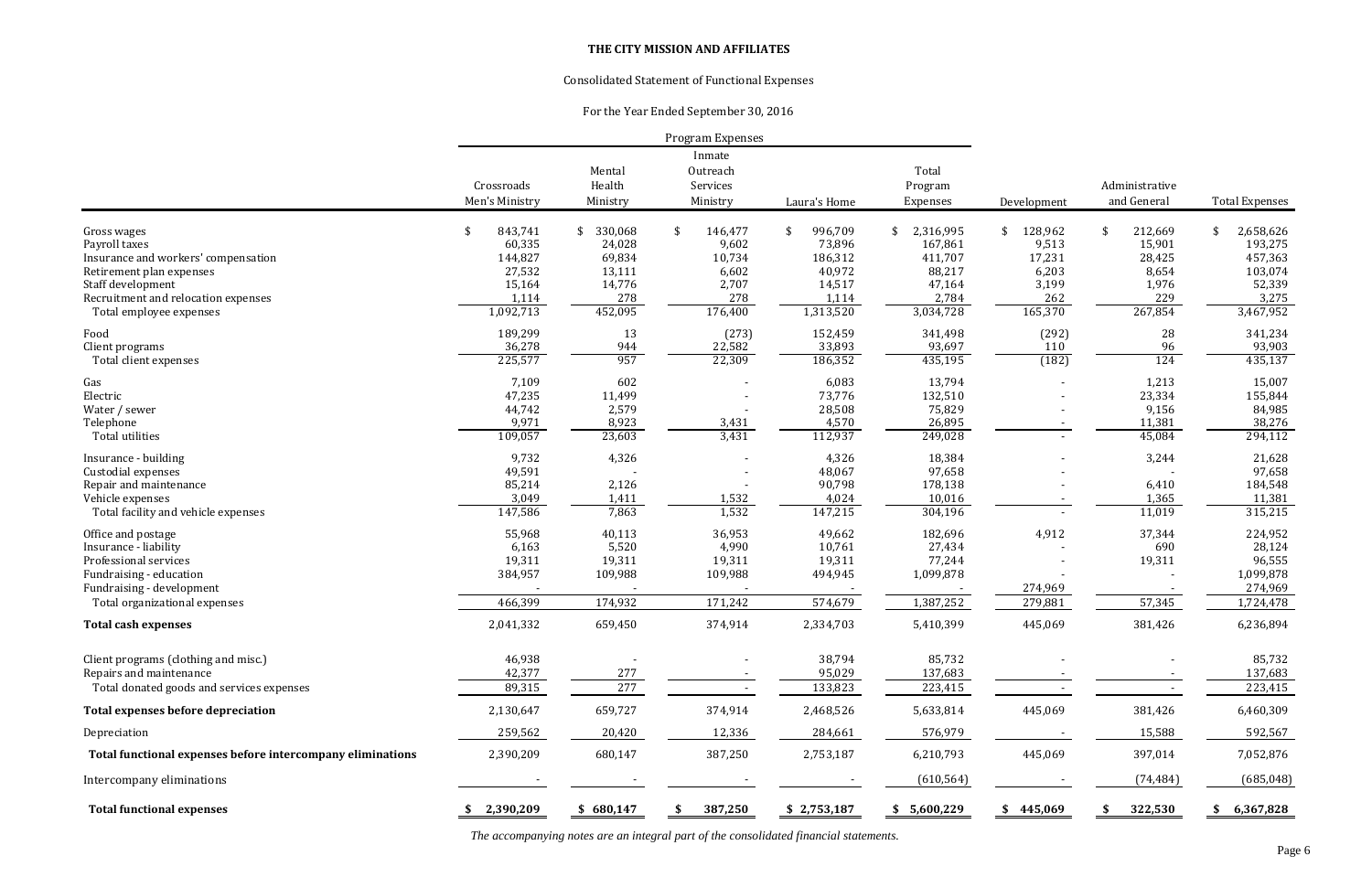*The accompanying notes are an integral part of the consolidated financial statements.*

# **THE CITY MISSION AND AFFILIATES**

# Consolidated Statement of Functional Expenses

# For the Year Ended September 30, 2015

| Inmate<br>Mental<br>Total<br>Outreach<br>Health<br>Crossroads<br>Administrative<br>Services<br>Program<br>and General<br>Men's Ministry<br>Ministry<br>Ministry<br>Laura's Home<br>Expenses<br>Development<br>820,881<br>129,601<br>965,073<br>2,001,069<br>51,942<br>85,514<br>68,532<br>Gross wages<br>\$<br>\$<br>\$<br>-\$<br>\$<br>\$<br>\$<br>55,913<br>5,941<br>7,986<br>68,775<br>138,615<br>4,916<br>3,541<br>Payroll taxes<br>172,849<br>14,678<br>15,387<br>159,240<br>362,154<br>10,022<br>11,207<br>Insurance and workers' compensation<br>5,879<br>7,709<br>34,218<br>77,220<br>2,038<br>3,909<br>29,414<br>Retirement plan expenses<br>27,322<br>38,063<br>7,453<br>1,644<br>2,244<br>Staff development<br>1,644<br>1,138<br>Recruitment and relocation expenses<br>11,441<br>162,327<br>87,752<br>1,086,510<br>113,656<br>1,254,628<br>2,617,121<br>83,178<br>Total employee expenses<br>174,020<br>$\overline{c}$<br>(260)<br>140,306<br>314,068<br>(1)<br>Food<br>(86)<br>26,590<br>11,496<br>33,893<br>34,211<br>106,190<br>174<br>63<br>Client programs<br>174,517<br>88<br>62<br>200,610<br>11,498<br>33,633<br>420,258<br>Total client expenses<br>19,641<br>994<br>18,859<br>40,175<br>Gas<br>681<br>3,024<br>Electric<br>1,393<br>98,636<br>42,602<br>1,393<br>53,248<br>12,536<br>34,677<br>1,591<br>30,795<br>6,049<br>Water / sewer<br>1,591<br>68,654<br>30,579<br>744<br>6,837<br>5,900<br>44,060<br>11,406<br>Telephone<br>4,160<br>Total utilities<br>127,499<br>4,722<br>10,502<br>251,525<br>4,160<br>33,015<br>108,802<br>18,528<br>604<br>1,275<br>9,130<br>29,537<br>671<br>Insurance - building<br>4,823<br>43,403<br>35,761<br>83,987<br>Custodial expenses<br>74,399<br>3,255<br>3,255<br>79,943<br>160,852<br>Repair and maintenance<br>16,993<br>4,331<br>1,655<br>3,379<br>11,811<br>888<br>Vehicle expenses<br>2,446<br>18,552<br>140,661<br>6,305<br>11,008<br>128,213<br>$\overline{7}$<br>Total facility and vehicle expenses<br>286,187<br>8,764<br>38,513<br>31,802<br>36,944<br>42,623<br>149,882<br>13,979<br>Office and postage<br>Uncollectible receivables<br>19,706<br>329<br>7,252<br>3,996<br>3,996<br>4,359<br>19,603<br>Insurance - liability<br>7,703<br>Professional services<br>7,703<br>7,703<br>7,703<br>30,812<br>3,423<br>124,116<br>558,522<br>Fundraising - education<br>434,406<br>124,116<br>1,241,160<br>Fundraising - development<br>310,290<br>487,874<br>167,617<br>172,759<br>613,207<br>1,441,457<br>319,054<br>37,437<br>Total organizational expenses<br>2,043,154<br>303,798<br>390,229<br>2,279,367<br>411,061<br>172,244<br><b>Total cash expenses</b><br>5,016,548<br>12,825<br>2,314<br>15,139<br>Food<br>75,364<br>Client programs (clothing and misc.)<br>60,960<br>136,324<br>2,315<br>579<br>Repairs and maintenance<br>1,447<br>868<br>Communications<br>1,305<br>326<br>326<br>1,305<br>3,262<br>815<br>Professional services<br>322<br>1,289<br>322<br>3,222<br>1,289<br>579<br>77,826<br>815<br>Total donated goods and services expenses<br>648<br>1,516<br>80,272<br>160,262<br>172,823<br><b>Total expenses before depreciation</b><br>2,120,980<br>304,446<br>391,745<br>411,876<br>2,359,639<br>5,176,810<br>3,782<br>3,782<br>214,484<br>341,567<br>563,615<br>9,456<br>Depreciation<br>308,228<br>2,335,464<br>395,527<br>411,876<br>182,279<br>Total functional expenses before intercompany eliminations<br>2,701,206<br>5,740,425<br>Intercompany eliminations<br>(118, 571)<br>(474, 285)<br>2,335,464<br>\$308,228<br>\$395,527<br><b>Total functional expenses</b><br>\$2,701,206<br>\$293,305<br>182,279<br>\$5,266,140 |  | Program Expenses |  |  |                       |
|---------------------------------------------------------------------------------------------------------------------------------------------------------------------------------------------------------------------------------------------------------------------------------------------------------------------------------------------------------------------------------------------------------------------------------------------------------------------------------------------------------------------------------------------------------------------------------------------------------------------------------------------------------------------------------------------------------------------------------------------------------------------------------------------------------------------------------------------------------------------------------------------------------------------------------------------------------------------------------------------------------------------------------------------------------------------------------------------------------------------------------------------------------------------------------------------------------------------------------------------------------------------------------------------------------------------------------------------------------------------------------------------------------------------------------------------------------------------------------------------------------------------------------------------------------------------------------------------------------------------------------------------------------------------------------------------------------------------------------------------------------------------------------------------------------------------------------------------------------------------------------------------------------------------------------------------------------------------------------------------------------------------------------------------------------------------------------------------------------------------------------------------------------------------------------------------------------------------------------------------------------------------------------------------------------------------------------------------------------------------------------------------------------------------------------------------------------------------------------------------------------------------------------------------------------------------------------------------------------------------------------------------------------------------------------------------------------------------------------------------------------------------------------------------------------------------------------------------------------------------------------------------------------------------------------------------------------------------------------------------------------------------------------------------------------------------------------------------------------------------------------------------------------------------------------------------------------------------------------------------------------------------------------------------------------------------------------------------------------------------------------------------------------------------------------------------------------------------------------------------------------------------------------------------------------------------------------------------------------------------------------|--|------------------|--|--|-----------------------|
|                                                                                                                                                                                                                                                                                                                                                                                                                                                                                                                                                                                                                                                                                                                                                                                                                                                                                                                                                                                                                                                                                                                                                                                                                                                                                                                                                                                                                                                                                                                                                                                                                                                                                                                                                                                                                                                                                                                                                                                                                                                                                                                                                                                                                                                                                                                                                                                                                                                                                                                                                                                                                                                                                                                                                                                                                                                                                                                                                                                                                                                                                                                                                                                                                                                                                                                                                                                                                                                                                                                                                                                                                                 |  |                  |  |  |                       |
|                                                                                                                                                                                                                                                                                                                                                                                                                                                                                                                                                                                                                                                                                                                                                                                                                                                                                                                                                                                                                                                                                                                                                                                                                                                                                                                                                                                                                                                                                                                                                                                                                                                                                                                                                                                                                                                                                                                                                                                                                                                                                                                                                                                                                                                                                                                                                                                                                                                                                                                                                                                                                                                                                                                                                                                                                                                                                                                                                                                                                                                                                                                                                                                                                                                                                                                                                                                                                                                                                                                                                                                                                                 |  |                  |  |  |                       |
|                                                                                                                                                                                                                                                                                                                                                                                                                                                                                                                                                                                                                                                                                                                                                                                                                                                                                                                                                                                                                                                                                                                                                                                                                                                                                                                                                                                                                                                                                                                                                                                                                                                                                                                                                                                                                                                                                                                                                                                                                                                                                                                                                                                                                                                                                                                                                                                                                                                                                                                                                                                                                                                                                                                                                                                                                                                                                                                                                                                                                                                                                                                                                                                                                                                                                                                                                                                                                                                                                                                                                                                                                                 |  |                  |  |  |                       |
|                                                                                                                                                                                                                                                                                                                                                                                                                                                                                                                                                                                                                                                                                                                                                                                                                                                                                                                                                                                                                                                                                                                                                                                                                                                                                                                                                                                                                                                                                                                                                                                                                                                                                                                                                                                                                                                                                                                                                                                                                                                                                                                                                                                                                                                                                                                                                                                                                                                                                                                                                                                                                                                                                                                                                                                                                                                                                                                                                                                                                                                                                                                                                                                                                                                                                                                                                                                                                                                                                                                                                                                                                                 |  |                  |  |  | <b>Total Expenses</b> |
|                                                                                                                                                                                                                                                                                                                                                                                                                                                                                                                                                                                                                                                                                                                                                                                                                                                                                                                                                                                                                                                                                                                                                                                                                                                                                                                                                                                                                                                                                                                                                                                                                                                                                                                                                                                                                                                                                                                                                                                                                                                                                                                                                                                                                                                                                                                                                                                                                                                                                                                                                                                                                                                                                                                                                                                                                                                                                                                                                                                                                                                                                                                                                                                                                                                                                                                                                                                                                                                                                                                                                                                                                                 |  |                  |  |  | 2,121,543             |
|                                                                                                                                                                                                                                                                                                                                                                                                                                                                                                                                                                                                                                                                                                                                                                                                                                                                                                                                                                                                                                                                                                                                                                                                                                                                                                                                                                                                                                                                                                                                                                                                                                                                                                                                                                                                                                                                                                                                                                                                                                                                                                                                                                                                                                                                                                                                                                                                                                                                                                                                                                                                                                                                                                                                                                                                                                                                                                                                                                                                                                                                                                                                                                                                                                                                                                                                                                                                                                                                                                                                                                                                                                 |  |                  |  |  | 147,072               |
|                                                                                                                                                                                                                                                                                                                                                                                                                                                                                                                                                                                                                                                                                                                                                                                                                                                                                                                                                                                                                                                                                                                                                                                                                                                                                                                                                                                                                                                                                                                                                                                                                                                                                                                                                                                                                                                                                                                                                                                                                                                                                                                                                                                                                                                                                                                                                                                                                                                                                                                                                                                                                                                                                                                                                                                                                                                                                                                                                                                                                                                                                                                                                                                                                                                                                                                                                                                                                                                                                                                                                                                                                                 |  |                  |  |  | 383,383               |
|                                                                                                                                                                                                                                                                                                                                                                                                                                                                                                                                                                                                                                                                                                                                                                                                                                                                                                                                                                                                                                                                                                                                                                                                                                                                                                                                                                                                                                                                                                                                                                                                                                                                                                                                                                                                                                                                                                                                                                                                                                                                                                                                                                                                                                                                                                                                                                                                                                                                                                                                                                                                                                                                                                                                                                                                                                                                                                                                                                                                                                                                                                                                                                                                                                                                                                                                                                                                                                                                                                                                                                                                                                 |  |                  |  |  | 83,167                |
|                                                                                                                                                                                                                                                                                                                                                                                                                                                                                                                                                                                                                                                                                                                                                                                                                                                                                                                                                                                                                                                                                                                                                                                                                                                                                                                                                                                                                                                                                                                                                                                                                                                                                                                                                                                                                                                                                                                                                                                                                                                                                                                                                                                                                                                                                                                                                                                                                                                                                                                                                                                                                                                                                                                                                                                                                                                                                                                                                                                                                                                                                                                                                                                                                                                                                                                                                                                                                                                                                                                                                                                                                                 |  |                  |  |  | 41,445                |
|                                                                                                                                                                                                                                                                                                                                                                                                                                                                                                                                                                                                                                                                                                                                                                                                                                                                                                                                                                                                                                                                                                                                                                                                                                                                                                                                                                                                                                                                                                                                                                                                                                                                                                                                                                                                                                                                                                                                                                                                                                                                                                                                                                                                                                                                                                                                                                                                                                                                                                                                                                                                                                                                                                                                                                                                                                                                                                                                                                                                                                                                                                                                                                                                                                                                                                                                                                                                                                                                                                                                                                                                                                 |  |                  |  |  | 11,441                |
|                                                                                                                                                                                                                                                                                                                                                                                                                                                                                                                                                                                                                                                                                                                                                                                                                                                                                                                                                                                                                                                                                                                                                                                                                                                                                                                                                                                                                                                                                                                                                                                                                                                                                                                                                                                                                                                                                                                                                                                                                                                                                                                                                                                                                                                                                                                                                                                                                                                                                                                                                                                                                                                                                                                                                                                                                                                                                                                                                                                                                                                                                                                                                                                                                                                                                                                                                                                                                                                                                                                                                                                                                                 |  |                  |  |  | 2,788,051             |
|                                                                                                                                                                                                                                                                                                                                                                                                                                                                                                                                                                                                                                                                                                                                                                                                                                                                                                                                                                                                                                                                                                                                                                                                                                                                                                                                                                                                                                                                                                                                                                                                                                                                                                                                                                                                                                                                                                                                                                                                                                                                                                                                                                                                                                                                                                                                                                                                                                                                                                                                                                                                                                                                                                                                                                                                                                                                                                                                                                                                                                                                                                                                                                                                                                                                                                                                                                                                                                                                                                                                                                                                                                 |  |                  |  |  | 313,981               |
|                                                                                                                                                                                                                                                                                                                                                                                                                                                                                                                                                                                                                                                                                                                                                                                                                                                                                                                                                                                                                                                                                                                                                                                                                                                                                                                                                                                                                                                                                                                                                                                                                                                                                                                                                                                                                                                                                                                                                                                                                                                                                                                                                                                                                                                                                                                                                                                                                                                                                                                                                                                                                                                                                                                                                                                                                                                                                                                                                                                                                                                                                                                                                                                                                                                                                                                                                                                                                                                                                                                                                                                                                                 |  |                  |  |  | 106,427               |
|                                                                                                                                                                                                                                                                                                                                                                                                                                                                                                                                                                                                                                                                                                                                                                                                                                                                                                                                                                                                                                                                                                                                                                                                                                                                                                                                                                                                                                                                                                                                                                                                                                                                                                                                                                                                                                                                                                                                                                                                                                                                                                                                                                                                                                                                                                                                                                                                                                                                                                                                                                                                                                                                                                                                                                                                                                                                                                                                                                                                                                                                                                                                                                                                                                                                                                                                                                                                                                                                                                                                                                                                                                 |  |                  |  |  | 420,408               |
|                                                                                                                                                                                                                                                                                                                                                                                                                                                                                                                                                                                                                                                                                                                                                                                                                                                                                                                                                                                                                                                                                                                                                                                                                                                                                                                                                                                                                                                                                                                                                                                                                                                                                                                                                                                                                                                                                                                                                                                                                                                                                                                                                                                                                                                                                                                                                                                                                                                                                                                                                                                                                                                                                                                                                                                                                                                                                                                                                                                                                                                                                                                                                                                                                                                                                                                                                                                                                                                                                                                                                                                                                                 |  |                  |  |  | 43,199                |
|                                                                                                                                                                                                                                                                                                                                                                                                                                                                                                                                                                                                                                                                                                                                                                                                                                                                                                                                                                                                                                                                                                                                                                                                                                                                                                                                                                                                                                                                                                                                                                                                                                                                                                                                                                                                                                                                                                                                                                                                                                                                                                                                                                                                                                                                                                                                                                                                                                                                                                                                                                                                                                                                                                                                                                                                                                                                                                                                                                                                                                                                                                                                                                                                                                                                                                                                                                                                                                                                                                                                                                                                                                 |  |                  |  |  | 111,172               |
|                                                                                                                                                                                                                                                                                                                                                                                                                                                                                                                                                                                                                                                                                                                                                                                                                                                                                                                                                                                                                                                                                                                                                                                                                                                                                                                                                                                                                                                                                                                                                                                                                                                                                                                                                                                                                                                                                                                                                                                                                                                                                                                                                                                                                                                                                                                                                                                                                                                                                                                                                                                                                                                                                                                                                                                                                                                                                                                                                                                                                                                                                                                                                                                                                                                                                                                                                                                                                                                                                                                                                                                                                                 |  |                  |  |  | 74,703                |
|                                                                                                                                                                                                                                                                                                                                                                                                                                                                                                                                                                                                                                                                                                                                                                                                                                                                                                                                                                                                                                                                                                                                                                                                                                                                                                                                                                                                                                                                                                                                                                                                                                                                                                                                                                                                                                                                                                                                                                                                                                                                                                                                                                                                                                                                                                                                                                                                                                                                                                                                                                                                                                                                                                                                                                                                                                                                                                                                                                                                                                                                                                                                                                                                                                                                                                                                                                                                                                                                                                                                                                                                                                 |  |                  |  |  | 59,626                |
|                                                                                                                                                                                                                                                                                                                                                                                                                                                                                                                                                                                                                                                                                                                                                                                                                                                                                                                                                                                                                                                                                                                                                                                                                                                                                                                                                                                                                                                                                                                                                                                                                                                                                                                                                                                                                                                                                                                                                                                                                                                                                                                                                                                                                                                                                                                                                                                                                                                                                                                                                                                                                                                                                                                                                                                                                                                                                                                                                                                                                                                                                                                                                                                                                                                                                                                                                                                                                                                                                                                                                                                                                                 |  |                  |  |  | 288,700               |
|                                                                                                                                                                                                                                                                                                                                                                                                                                                                                                                                                                                                                                                                                                                                                                                                                                                                                                                                                                                                                                                                                                                                                                                                                                                                                                                                                                                                                                                                                                                                                                                                                                                                                                                                                                                                                                                                                                                                                                                                                                                                                                                                                                                                                                                                                                                                                                                                                                                                                                                                                                                                                                                                                                                                                                                                                                                                                                                                                                                                                                                                                                                                                                                                                                                                                                                                                                                                                                                                                                                                                                                                                                 |  |                  |  |  | 30,208                |
|                                                                                                                                                                                                                                                                                                                                                                                                                                                                                                                                                                                                                                                                                                                                                                                                                                                                                                                                                                                                                                                                                                                                                                                                                                                                                                                                                                                                                                                                                                                                                                                                                                                                                                                                                                                                                                                                                                                                                                                                                                                                                                                                                                                                                                                                                                                                                                                                                                                                                                                                                                                                                                                                                                                                                                                                                                                                                                                                                                                                                                                                                                                                                                                                                                                                                                                                                                                                                                                                                                                                                                                                                                 |  |                  |  |  | 83,987                |
|                                                                                                                                                                                                                                                                                                                                                                                                                                                                                                                                                                                                                                                                                                                                                                                                                                                                                                                                                                                                                                                                                                                                                                                                                                                                                                                                                                                                                                                                                                                                                                                                                                                                                                                                                                                                                                                                                                                                                                                                                                                                                                                                                                                                                                                                                                                                                                                                                                                                                                                                                                                                                                                                                                                                                                                                                                                                                                                                                                                                                                                                                                                                                                                                                                                                                                                                                                                                                                                                                                                                                                                                                                 |  |                  |  |  | 177,845               |
|                                                                                                                                                                                                                                                                                                                                                                                                                                                                                                                                                                                                                                                                                                                                                                                                                                                                                                                                                                                                                                                                                                                                                                                                                                                                                                                                                                                                                                                                                                                                                                                                                                                                                                                                                                                                                                                                                                                                                                                                                                                                                                                                                                                                                                                                                                                                                                                                                                                                                                                                                                                                                                                                                                                                                                                                                                                                                                                                                                                                                                                                                                                                                                                                                                                                                                                                                                                                                                                                                                                                                                                                                                 |  |                  |  |  | 12,706                |
|                                                                                                                                                                                                                                                                                                                                                                                                                                                                                                                                                                                                                                                                                                                                                                                                                                                                                                                                                                                                                                                                                                                                                                                                                                                                                                                                                                                                                                                                                                                                                                                                                                                                                                                                                                                                                                                                                                                                                                                                                                                                                                                                                                                                                                                                                                                                                                                                                                                                                                                                                                                                                                                                                                                                                                                                                                                                                                                                                                                                                                                                                                                                                                                                                                                                                                                                                                                                                                                                                                                                                                                                                                 |  |                  |  |  | 304,746               |
|                                                                                                                                                                                                                                                                                                                                                                                                                                                                                                                                                                                                                                                                                                                                                                                                                                                                                                                                                                                                                                                                                                                                                                                                                                                                                                                                                                                                                                                                                                                                                                                                                                                                                                                                                                                                                                                                                                                                                                                                                                                                                                                                                                                                                                                                                                                                                                                                                                                                                                                                                                                                                                                                                                                                                                                                                                                                                                                                                                                                                                                                                                                                                                                                                                                                                                                                                                                                                                                                                                                                                                                                                                 |  |                  |  |  | 172,625               |
|                                                                                                                                                                                                                                                                                                                                                                                                                                                                                                                                                                                                                                                                                                                                                                                                                                                                                                                                                                                                                                                                                                                                                                                                                                                                                                                                                                                                                                                                                                                                                                                                                                                                                                                                                                                                                                                                                                                                                                                                                                                                                                                                                                                                                                                                                                                                                                                                                                                                                                                                                                                                                                                                                                                                                                                                                                                                                                                                                                                                                                                                                                                                                                                                                                                                                                                                                                                                                                                                                                                                                                                                                                 |  |                  |  |  | 19,706                |
|                                                                                                                                                                                                                                                                                                                                                                                                                                                                                                                                                                                                                                                                                                                                                                                                                                                                                                                                                                                                                                                                                                                                                                                                                                                                                                                                                                                                                                                                                                                                                                                                                                                                                                                                                                                                                                                                                                                                                                                                                                                                                                                                                                                                                                                                                                                                                                                                                                                                                                                                                                                                                                                                                                                                                                                                                                                                                                                                                                                                                                                                                                                                                                                                                                                                                                                                                                                                                                                                                                                                                                                                                                 |  |                  |  |  | 19,932                |
|                                                                                                                                                                                                                                                                                                                                                                                                                                                                                                                                                                                                                                                                                                                                                                                                                                                                                                                                                                                                                                                                                                                                                                                                                                                                                                                                                                                                                                                                                                                                                                                                                                                                                                                                                                                                                                                                                                                                                                                                                                                                                                                                                                                                                                                                                                                                                                                                                                                                                                                                                                                                                                                                                                                                                                                                                                                                                                                                                                                                                                                                                                                                                                                                                                                                                                                                                                                                                                                                                                                                                                                                                                 |  |                  |  |  | 34,235                |
|                                                                                                                                                                                                                                                                                                                                                                                                                                                                                                                                                                                                                                                                                                                                                                                                                                                                                                                                                                                                                                                                                                                                                                                                                                                                                                                                                                                                                                                                                                                                                                                                                                                                                                                                                                                                                                                                                                                                                                                                                                                                                                                                                                                                                                                                                                                                                                                                                                                                                                                                                                                                                                                                                                                                                                                                                                                                                                                                                                                                                                                                                                                                                                                                                                                                                                                                                                                                                                                                                                                                                                                                                                 |  |                  |  |  | 1,241,160             |
|                                                                                                                                                                                                                                                                                                                                                                                                                                                                                                                                                                                                                                                                                                                                                                                                                                                                                                                                                                                                                                                                                                                                                                                                                                                                                                                                                                                                                                                                                                                                                                                                                                                                                                                                                                                                                                                                                                                                                                                                                                                                                                                                                                                                                                                                                                                                                                                                                                                                                                                                                                                                                                                                                                                                                                                                                                                                                                                                                                                                                                                                                                                                                                                                                                                                                                                                                                                                                                                                                                                                                                                                                                 |  |                  |  |  | 310,290               |
|                                                                                                                                                                                                                                                                                                                                                                                                                                                                                                                                                                                                                                                                                                                                                                                                                                                                                                                                                                                                                                                                                                                                                                                                                                                                                                                                                                                                                                                                                                                                                                                                                                                                                                                                                                                                                                                                                                                                                                                                                                                                                                                                                                                                                                                                                                                                                                                                                                                                                                                                                                                                                                                                                                                                                                                                                                                                                                                                                                                                                                                                                                                                                                                                                                                                                                                                                                                                                                                                                                                                                                                                                                 |  |                  |  |  | 1,797,948             |
|                                                                                                                                                                                                                                                                                                                                                                                                                                                                                                                                                                                                                                                                                                                                                                                                                                                                                                                                                                                                                                                                                                                                                                                                                                                                                                                                                                                                                                                                                                                                                                                                                                                                                                                                                                                                                                                                                                                                                                                                                                                                                                                                                                                                                                                                                                                                                                                                                                                                                                                                                                                                                                                                                                                                                                                                                                                                                                                                                                                                                                                                                                                                                                                                                                                                                                                                                                                                                                                                                                                                                                                                                                 |  |                  |  |  | 5,599,853             |
|                                                                                                                                                                                                                                                                                                                                                                                                                                                                                                                                                                                                                                                                                                                                                                                                                                                                                                                                                                                                                                                                                                                                                                                                                                                                                                                                                                                                                                                                                                                                                                                                                                                                                                                                                                                                                                                                                                                                                                                                                                                                                                                                                                                                                                                                                                                                                                                                                                                                                                                                                                                                                                                                                                                                                                                                                                                                                                                                                                                                                                                                                                                                                                                                                                                                                                                                                                                                                                                                                                                                                                                                                                 |  |                  |  |  | 15,139                |
|                                                                                                                                                                                                                                                                                                                                                                                                                                                                                                                                                                                                                                                                                                                                                                                                                                                                                                                                                                                                                                                                                                                                                                                                                                                                                                                                                                                                                                                                                                                                                                                                                                                                                                                                                                                                                                                                                                                                                                                                                                                                                                                                                                                                                                                                                                                                                                                                                                                                                                                                                                                                                                                                                                                                                                                                                                                                                                                                                                                                                                                                                                                                                                                                                                                                                                                                                                                                                                                                                                                                                                                                                                 |  |                  |  |  | 136,324               |
|                                                                                                                                                                                                                                                                                                                                                                                                                                                                                                                                                                                                                                                                                                                                                                                                                                                                                                                                                                                                                                                                                                                                                                                                                                                                                                                                                                                                                                                                                                                                                                                                                                                                                                                                                                                                                                                                                                                                                                                                                                                                                                                                                                                                                                                                                                                                                                                                                                                                                                                                                                                                                                                                                                                                                                                                                                                                                                                                                                                                                                                                                                                                                                                                                                                                                                                                                                                                                                                                                                                                                                                                                                 |  |                  |  |  | 2,894                 |
|                                                                                                                                                                                                                                                                                                                                                                                                                                                                                                                                                                                                                                                                                                                                                                                                                                                                                                                                                                                                                                                                                                                                                                                                                                                                                                                                                                                                                                                                                                                                                                                                                                                                                                                                                                                                                                                                                                                                                                                                                                                                                                                                                                                                                                                                                                                                                                                                                                                                                                                                                                                                                                                                                                                                                                                                                                                                                                                                                                                                                                                                                                                                                                                                                                                                                                                                                                                                                                                                                                                                                                                                                                 |  |                  |  |  | 4,077                 |
|                                                                                                                                                                                                                                                                                                                                                                                                                                                                                                                                                                                                                                                                                                                                                                                                                                                                                                                                                                                                                                                                                                                                                                                                                                                                                                                                                                                                                                                                                                                                                                                                                                                                                                                                                                                                                                                                                                                                                                                                                                                                                                                                                                                                                                                                                                                                                                                                                                                                                                                                                                                                                                                                                                                                                                                                                                                                                                                                                                                                                                                                                                                                                                                                                                                                                                                                                                                                                                                                                                                                                                                                                                 |  |                  |  |  | 3,222                 |
|                                                                                                                                                                                                                                                                                                                                                                                                                                                                                                                                                                                                                                                                                                                                                                                                                                                                                                                                                                                                                                                                                                                                                                                                                                                                                                                                                                                                                                                                                                                                                                                                                                                                                                                                                                                                                                                                                                                                                                                                                                                                                                                                                                                                                                                                                                                                                                                                                                                                                                                                                                                                                                                                                                                                                                                                                                                                                                                                                                                                                                                                                                                                                                                                                                                                                                                                                                                                                                                                                                                                                                                                                                 |  |                  |  |  | 161,656               |
|                                                                                                                                                                                                                                                                                                                                                                                                                                                                                                                                                                                                                                                                                                                                                                                                                                                                                                                                                                                                                                                                                                                                                                                                                                                                                                                                                                                                                                                                                                                                                                                                                                                                                                                                                                                                                                                                                                                                                                                                                                                                                                                                                                                                                                                                                                                                                                                                                                                                                                                                                                                                                                                                                                                                                                                                                                                                                                                                                                                                                                                                                                                                                                                                                                                                                                                                                                                                                                                                                                                                                                                                                                 |  |                  |  |  | 5,761,509             |
|                                                                                                                                                                                                                                                                                                                                                                                                                                                                                                                                                                                                                                                                                                                                                                                                                                                                                                                                                                                                                                                                                                                                                                                                                                                                                                                                                                                                                                                                                                                                                                                                                                                                                                                                                                                                                                                                                                                                                                                                                                                                                                                                                                                                                                                                                                                                                                                                                                                                                                                                                                                                                                                                                                                                                                                                                                                                                                                                                                                                                                                                                                                                                                                                                                                                                                                                                                                                                                                                                                                                                                                                                                 |  |                  |  |  | 573,071               |
|                                                                                                                                                                                                                                                                                                                                                                                                                                                                                                                                                                                                                                                                                                                                                                                                                                                                                                                                                                                                                                                                                                                                                                                                                                                                                                                                                                                                                                                                                                                                                                                                                                                                                                                                                                                                                                                                                                                                                                                                                                                                                                                                                                                                                                                                                                                                                                                                                                                                                                                                                                                                                                                                                                                                                                                                                                                                                                                                                                                                                                                                                                                                                                                                                                                                                                                                                                                                                                                                                                                                                                                                                                 |  |                  |  |  | 6,334,580             |
|                                                                                                                                                                                                                                                                                                                                                                                                                                                                                                                                                                                                                                                                                                                                                                                                                                                                                                                                                                                                                                                                                                                                                                                                                                                                                                                                                                                                                                                                                                                                                                                                                                                                                                                                                                                                                                                                                                                                                                                                                                                                                                                                                                                                                                                                                                                                                                                                                                                                                                                                                                                                                                                                                                                                                                                                                                                                                                                                                                                                                                                                                                                                                                                                                                                                                                                                                                                                                                                                                                                                                                                                                                 |  |                  |  |  | (592, 856)            |
|                                                                                                                                                                                                                                                                                                                                                                                                                                                                                                                                                                                                                                                                                                                                                                                                                                                                                                                                                                                                                                                                                                                                                                                                                                                                                                                                                                                                                                                                                                                                                                                                                                                                                                                                                                                                                                                                                                                                                                                                                                                                                                                                                                                                                                                                                                                                                                                                                                                                                                                                                                                                                                                                                                                                                                                                                                                                                                                                                                                                                                                                                                                                                                                                                                                                                                                                                                                                                                                                                                                                                                                                                                 |  |                  |  |  | 5,741,724             |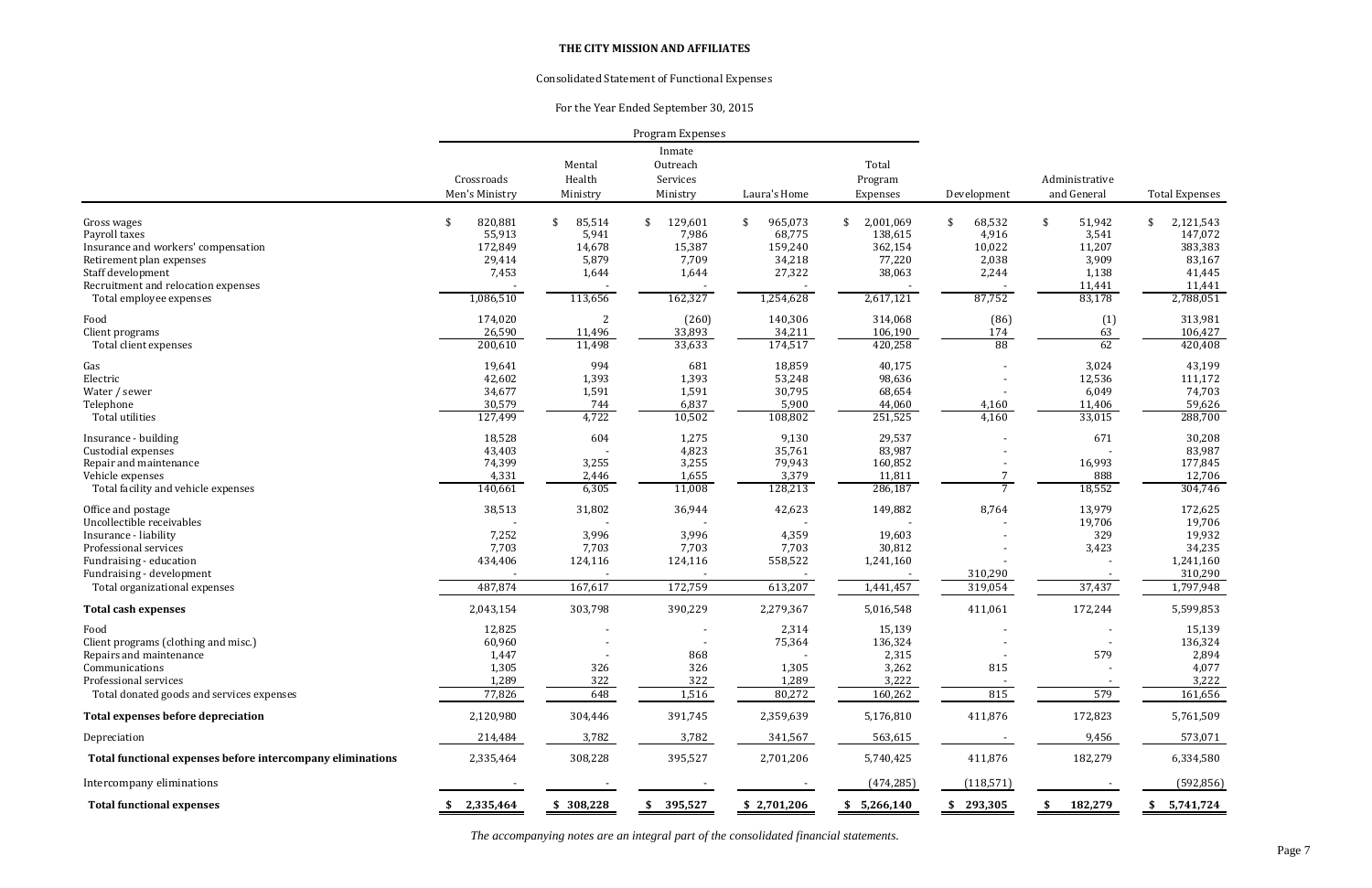### Notes to the Consolidated Financial Statements

For the Years Ended September 30, 2016 and 2015

# **Note 1 - Summary of Significant Accounting Policies**

This summary of significant accounting policies of The City Mission (TCM) and Affiliates (collectively referred to as the Organization) is presented to assist in understanding the Organization's consolidated financial statements. The consolidated financial statements and notes are representations of the Organization's management, which is responsible for their integrity and objectivity.

#### Nature of Operations and Principles of Consolidation

TCM, incorporated in Ohio, is a non-profit organization that provides services, benefits, and activities that positively affect human health and welfare. The goal is to meet people at their point of crisis and move them through recovery so that they can successfully integrate into society as fully participating members. TCM provides food, shelter, clothing, and various programs to men, women, and children in order to break the cycle of poverty and homelessness. Its current operations include: Crossroads Men's Crisis Center; Pathways Family Outreach; Inmate Outreach Services Ministry; and Laura's Home Women's Crisis Center (crisis home and recovery program for women and children). The City Mission's support comes primarily through donor contributions, which are considered to be available for unrestricted use, unless otherwise specified by the donor.

The City Mission Support Foundation (TCMSF) was formed effective June 2, 2014, and is referred to as the affiliate in the consolidated financial statements. TCMSF is to be operated exclusively for charitable purposes and is organized under Section 501(c) (3) of the Internal Revenue Code (IRC). This entity owns 100% of Mission Resource Alliance, LLC (MRA) and New Horizon Programs, LLC (NHP). TCM and TCMSF are under common control, and there is economic interest among the entities, and therefore, the activities of TCMSF have been consolidated in the audited financial statements. The activity of TCMSF consists of MRA's accounts and NHP accounts. MRA provides direct mail consulting services to other non-profit organizations, with the income generated being used to support TCM's programs and operations. The majority of direct mail income and direct mail expenses relate to MRA's activities as reported in the consolidated statements of activities and change in net assets. New Horizons Program, LLC (NHP) is a part of a collaborative between the Cuyahoga County Land Reutilization Corp, NHP, and TCM, and is 100% owned by TCMSF. The collaborative identifies families that are prepared for homeownership, renovates homes, and matches eligible families with homes that are appropriate for their needs. TCMSF funds NHP and collects tax deductible donations on behalf of NHP.

Intercompany balances have been eliminated in the consolidated financial statements.

#### Cash and Cash Equivalents

For purposes of the statements of cash flows, the Organization considers all unrestricted highly-liquid investments with an initial maturity of three months or less to be cash equivalents. All money market funds are treated as cash equivalents.

#### Concentration of Credit Risk

Financial instruments that potentially subject the Organization to concentrations of credit risk consist principally of temporary cash investments and promises to give. There is limited concentration of credit risk with respect to promises to give.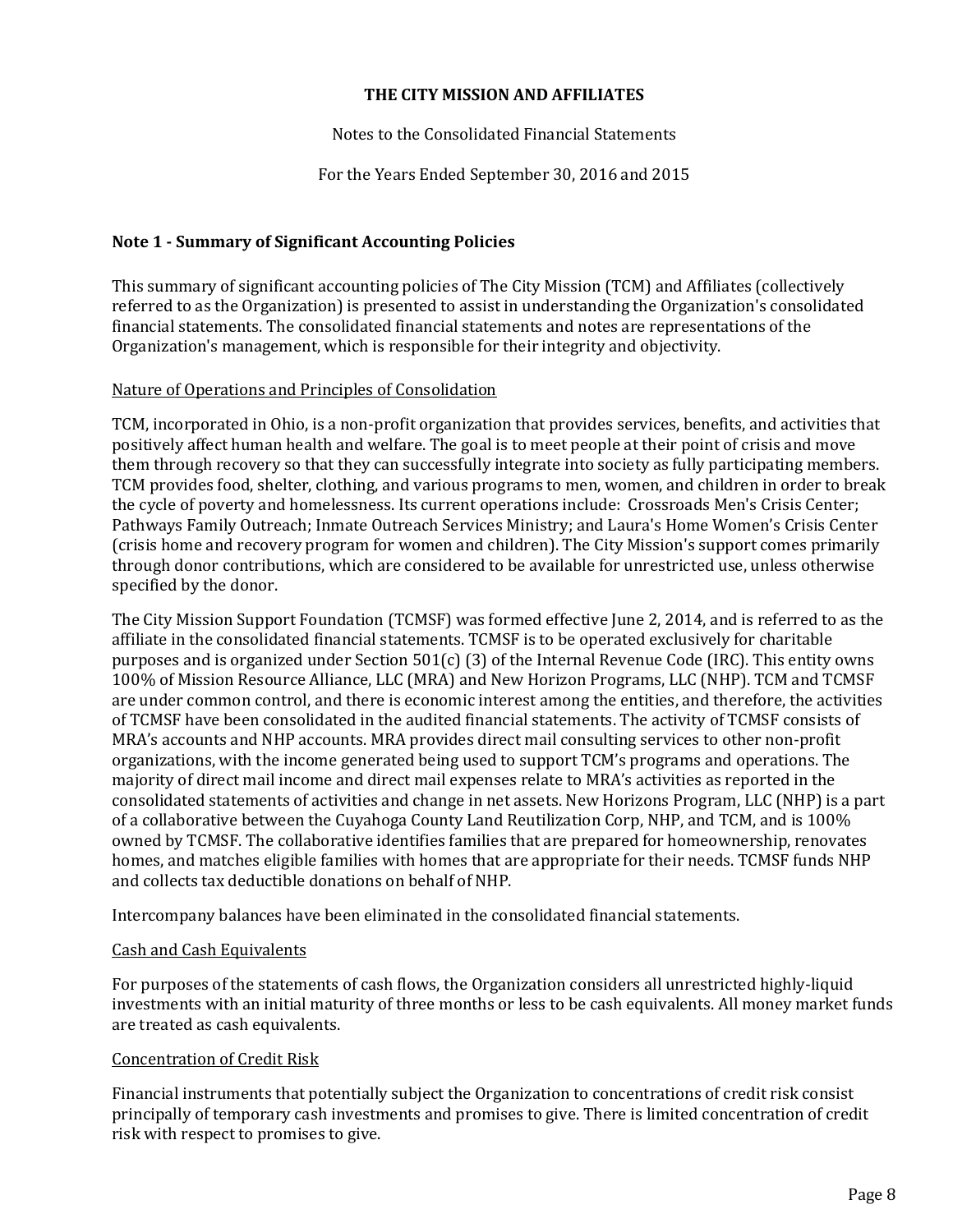# Basis of Accounting and Financial Statement Presentation

The accompanying consolidated financial statements have been prepared on the accrual basis of accounting in accordance with generally accepted accounting principles. The financial presentation follows FASB ASC 958-205, Financial Statements of Not-for-Profit Organizations. Under FASB ASC 958-205, the Organization is required to report information regarding its financial position and activities according to three classes of net assets: unrestricted net assets, temporarily-restricted net assets, and permanentlyrestricted net assets based on donor-imposed restrictions, if any. The Organization had temporarilyrestricted net assets of \$38,300 for the years ended September 30, 2016 and 2015. Temporarily-restricted support is recorded as unrestricted support if the restriction is met in the same period as the support is received. The Organization has permanently-restricted net assets of \$1,000 at both September 30, 2016 and 2015.

# Fair Value Measurement - Definition and Hierarchy

Financial instruments include cash, investments, beneficial interest, annuity, promises to give, money market funds, and accounts payable. The carrying amounts of these financial instruments have been estimated by management to approximate fair value.

The Organization follows the provisions of FASB ASC 820-10, Fair Value Measurements. Under this standard, fair value is defined as the price that would be received to sell an asset or paid to transfer a liability (i.e., the exit price) in an orderly transaction between market participants at the measurement date.

In determining fair value, the Organization uses various valuation approaches, including market, income, and / or cost approaches. FASB ASC 820-10 establishes a hierarchy for inputs used in measuring fair value that maximizes the use of observable inputs and minimizes the use of unobservable inputs by requiring that the most observable inputs be used when available. Observable inputs are inputs that market participants would use in pricing the asset or liability developed based on market data obtained from sources independent of the Organization. Unobservable inputs are inputs that reflect the Organization's assumptions about the assumptions market participants would use in pricing the asset or liability, developed based on the best information available in the circumstances. The hierarchy is broken down into three levels based on the reliability of inputs, as follows:

- Level 1 Valuations based on quoted prices (unadjusted) in active markets for identical assets or liabilities that the Organization has the ability to access.
- Level 2 Valuations based on quoted prices in markets that are not active or for which all significant inputs are observable, either directly or indirectly.
- Level 3 Valuations based on inputs that are unobservable and significant to the overall fair value measurement.

#### Promises to Give

Unconditional promises to give are recognized as receivables and revenues in the period in which the Organization is notified by the donor of the commitment to make a contribution. All donor-restricted contributions are reported as increases in temporarily or permanently-restricted net assets depending on the nature of the restrictions. When a temporary restriction expires, temporarily-restricted net assets are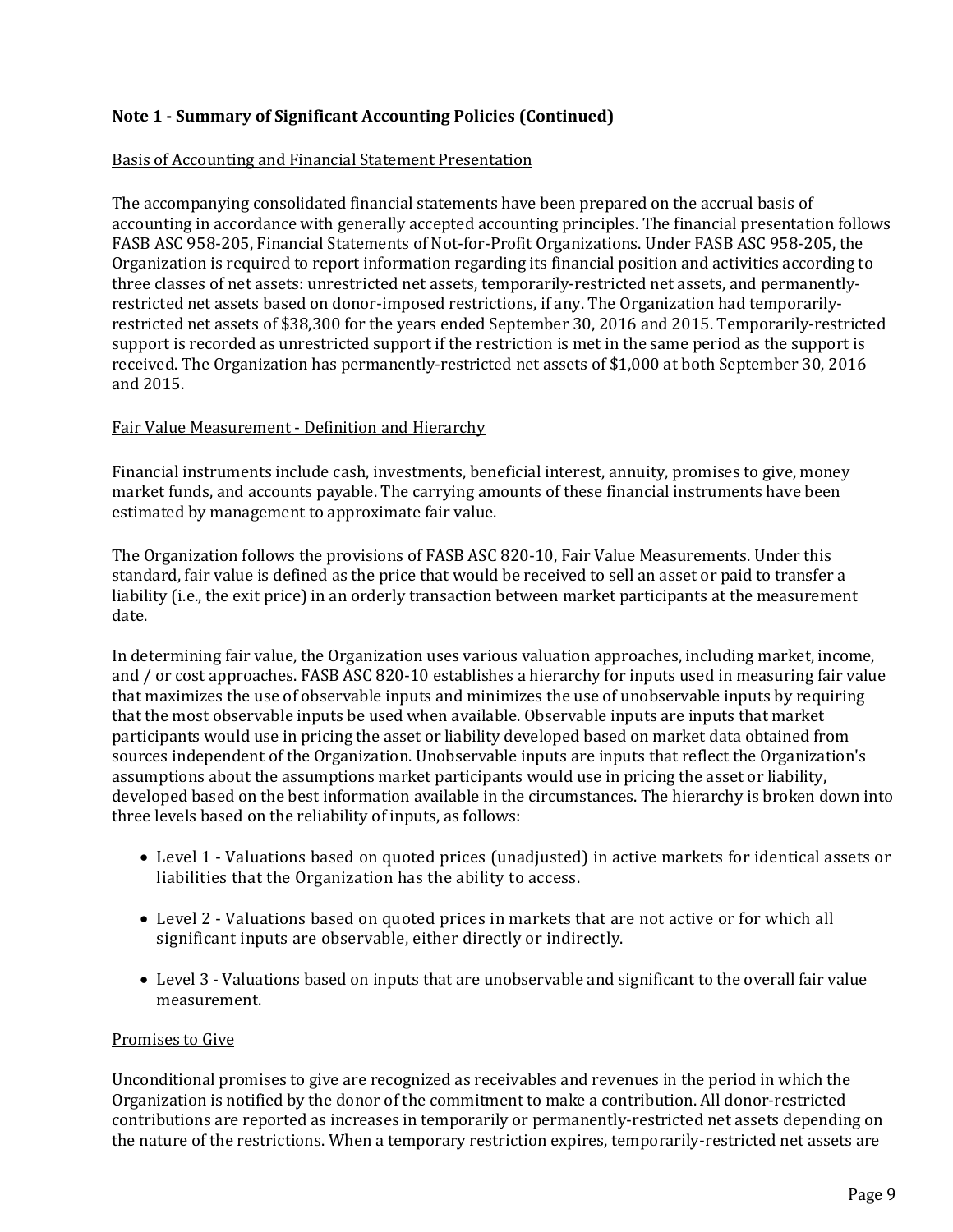#### Promises to Give (Continued)

reclassified to unrestricted net assets. Promises to give are recorded at net realizable value if expected to be collected in one year and at fair value if expected to be collected in more than one year. Conditional promises are recognized when the conditions on which they depend are substantially met. There were no conditional promises to give as of both September 30, 2016 and 2015.

#### Allowance for Doubtful Accounts

Promises to give are stated at the present value of the amount management expects to collect from outstanding balances. Management provides for probable uncollectible amounts through a provision for bad debt expense and a credit to a valuation allowance, based on its assessment of the current status of individual accounts.

#### Investments

The Organization follows FASB ASC 958-320, Accounting for Certain Investments Held by Not-for-Profit Organizations. Under FASB ASC 958-320, investments in marketable securities with readily determinable fair values and all investment in debt securities are reported at their fair values in the statement of financial position. Unrealized gains and losses are included in the change in net assets. Investment income and realized gains and losses are also recorded.

#### Beneficial Interest in Assets Held By The Cleveland Foundation

The Organization carried beneficial interest in assets held by The Cleveland Foundation at fair market value. This beneficial interest was closed in May 2015. Realized and unrealized gains and losses are included in the change in net assets in the accompanying consolidated statements of activities and change in net assets.

#### Property, Equipment, and Depreciation

Property and equipment are recorded at cost. Donated property and equipment are reflected as non-cash contributions at their estimated fair value at the date of receipt. Such donations are reported as unrestricted support unless the donor has restricted the donated asset to a specific purpose. Depreciation is provided using the straight-line method over the estimated useful lives of the respective assets. The capitalization policy of the Organization is \$3,000.

Maintenance and repairs that do not significantly increase the useful life of an asset are charged directly to operations as incurred. When items of property and equipment are sold or retired, the related cost and accumulated depreciation are removed from the accounts in the year of disposal. Any resulting gain or loss is reflected in the current year change in net assets.

#### Annuity Liabilities

The Organization has established a gift annuity plan whereby donors may contribute assets in exchange for the right to receive a fixed dollar annual return during their lifetime. A portion of the transfer is considered to be a charitable contribution for income tax purposes for the donor.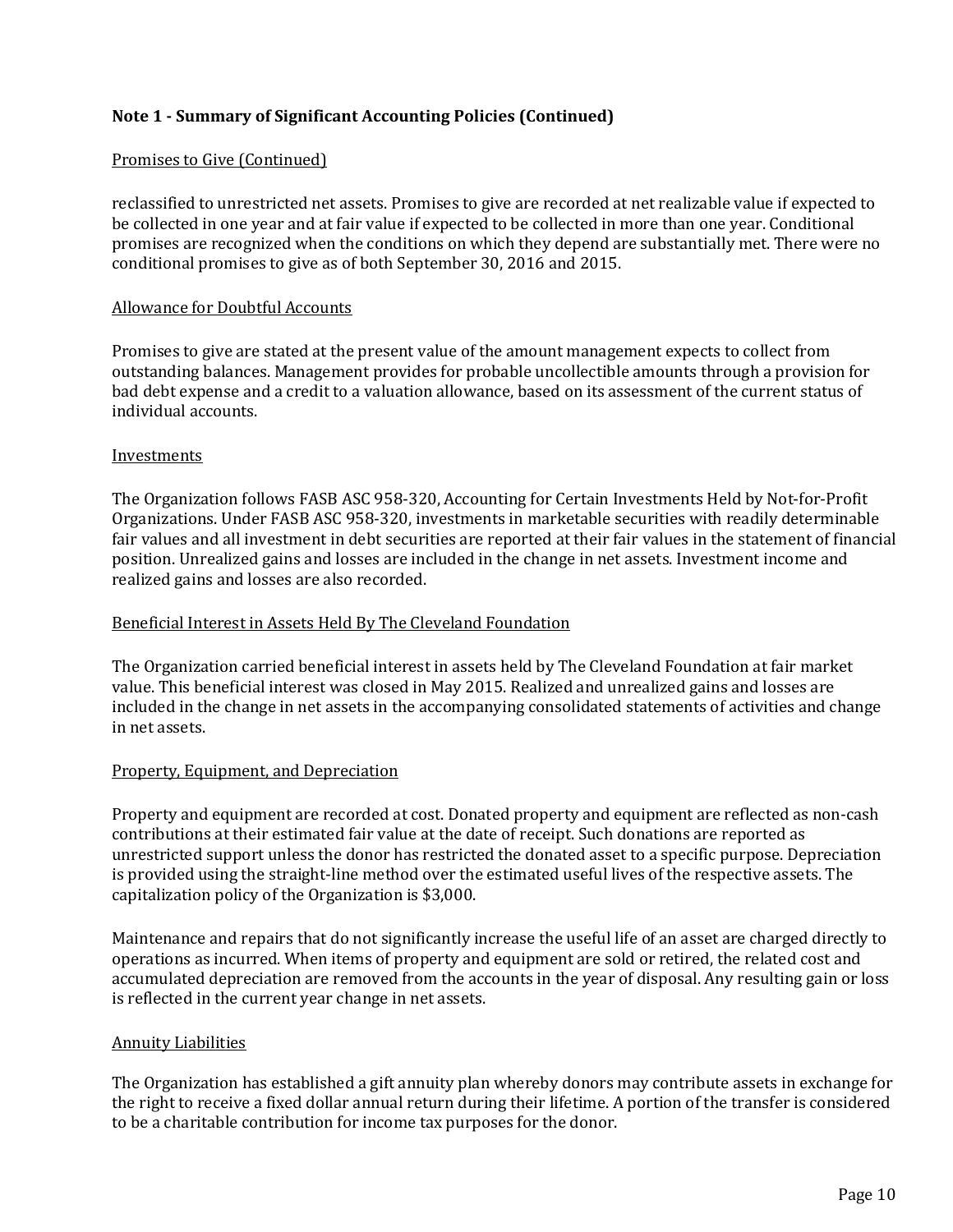#### Annuity Liabilities (Continued)

The difference between the amount provided for the gift annuity and the liability for future payments is reported as contributions at the date of the gift. The annuity liability is based upon computed present values using federal discount and mortality tables. Resulting gain or loss is reported in the consolidated statements of activities and changes in net assets (see Note 5).

#### Donated Materials and Services

Donated materials such as food and clothing are reflected as non-cash contributions at their estimated fair value at the date of receipt. The value of contributed services meeting the requirements of FASB ASC 958- 605 has been recorded as non-cash contributions. In addition, many individuals volunteer their time and perform a variety of tasks that assist the Organization, but these particular services do not meet the criteria of FASB ASC 958-605.

#### **Contributions**

Contributions from individuals and various organizations are the primary source of revenues recorded in the year in which it is pledged. All contributions are considered to be available for unrestricted use unless specifically restricted by the donor. Temporarily-restricted support is recorded as unrestricted support if the restriction is met in the same period as the support is received.

#### **Taxes**

TCM is a non-profit organization operating under Section  $501(c)(3)$  of the IRC and also qualifies as a church within the meaning of Sections 509 (a)(1) and 170 (b)(1)(a)(1), and is exempt from federal, state, and city income taxes, and accordingly, is not required to file income tax returns. Also, the Organization is not liable for real estate taxes on property used for its exempt purposes.

TCMSF files tax returns and reports the activities of MRA as this activity is subject to unrelated business income taxes. Tax returns are filed on a calendar year basis, and there is no liability to recognize in the consolidated statements of financial position given that the expenses exceeded the income.

#### Use of Estimates

The preparation of consolidated financial statements in conformity with generally accepted accounting principles requires management to make estimates and assumptions that affect certain reported amounts and disclosures. Accordingly, actual results could differ from those estimates.

#### **Advertising**

The Organization expenses advertising costs as incurred. Informational advertising, which provides the stories of men, women, and children whose lives have been changed through the ministry of TCM, is widely distributed, does not actively solicit donations, and is recorded as fundraising - education expense in the consolidated statement of functional expenses.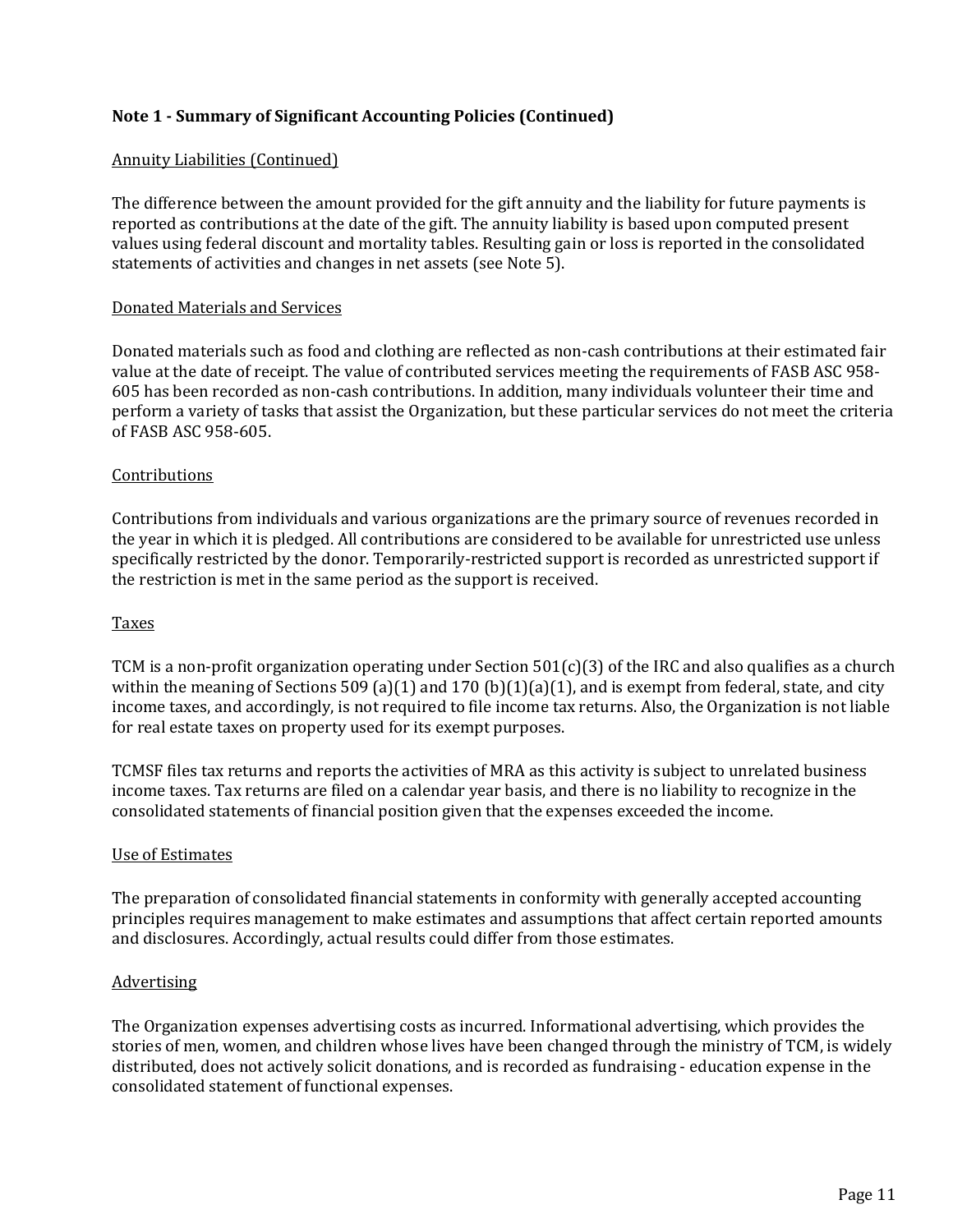#### Reclassification

Certain amounts in the September 30, 2015 consolidated financial statements have been reclassified to conform to the September 30, 2016 presentation.

#### Recent Accounting Standards to be Adopted in the Future

In February 2016, the FASB issued ASU No. 2016-02 entitled, Leases (Topic 842), which may change the Company's statement of financial position by requiring lessees to recognize most leases as a lease liability and corresponding right-of-use asset. This may affect compliance with any contractual agreements and loan covenants. This new standard is effective for the Company for fiscal years beginning after December 15, 2019 with early adoption permitted. The provisions of this standard will be applied retrospectively. Management has not yet determined whether this new standard will have a material effect on its financial statements.

In May 2014, the FASB issued ASU No. 2014-09 entitled, Revenue from Contracts with Customers (Topic 606), which may change the Company's method of revenue recognition. The amendments in this ASU are effective for the Company for fiscal years beginning after December 15, 2018 with early adoption permitted. The provisions of this standard will be applied retrospectively. Management has not yet determined whether this new standard will have a material effect on its financial statements.

#### **Note 2 - Promises to Give**

The City Mission had outstanding unconditional pledges of \$176,651 and \$95,434 due in less than one year for the years ended September 30, 2016 and 2015, respectively. Management has determined all pledges to be fully collectible, and therefore, no allowance for doubtful pledges is reflected.

#### **Note 3 - Investments**

Investments are stated at fair value and consist of the following:

|                                 | 200,842           | 87,043           |
|---------------------------------|-------------------|------------------|
| Common stock<br>Corporate bonds | 187,140<br>13,702 | 67,928<br>19,115 |
|                                 | 2016              | 2015             |

#### **Note 4 - Annuity and Annuity Payment Liability**

The Organization receives various donations in the form of gift annuities, for which the Organization receives a beneficial interest in the donated assets (split-interest agreements). The Donor essentially receives an annuity payment for their lifetime from the invested assets. The Organization records the assets at their fair market value, with a corresponding liability for the estimated annuity pay-outs due to the donors. In addition, there is also an estimated amount recorded with contributions that represent the Organization's estimated charitable gift value at the date of the financial statements. The annuity payment liabilities are recorded at the estimated present value, and assumptions are used to derive an age factor and the discount rate, such as IRS tables for the age factor and applicable federal rate of interest (AFR) to derive the discount rate.

There were no new annuities during the year ended September 30, 2016.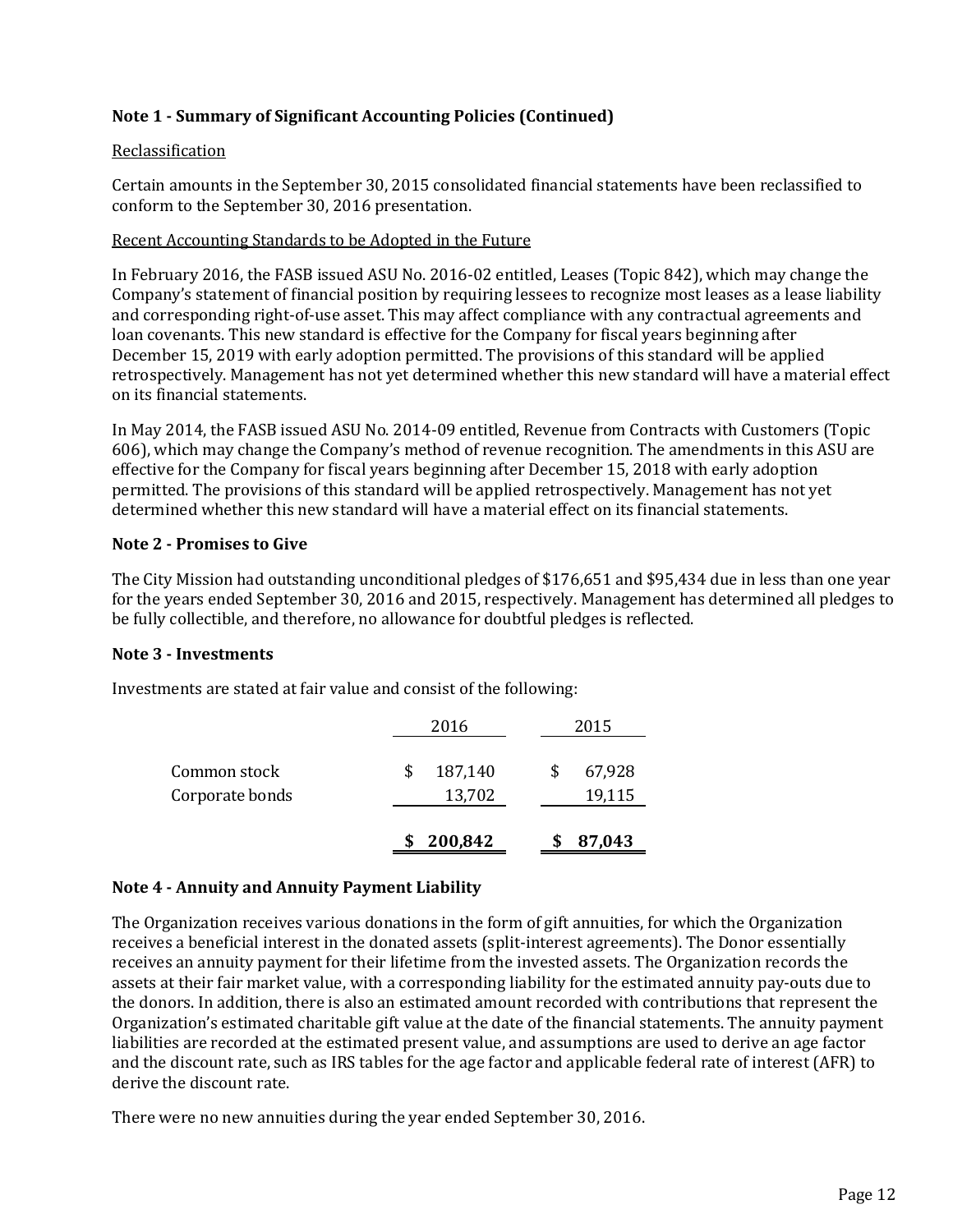# **Note 4 - Annuity and Annuity Payment Liability (Continued)**

The AFR rates of 1.4% and 2.2% were used as the discount rates in calculating the present value of the liability as of September 30, 2016 and 2015, respectively.

#### **Note 5 - Fair Value Disclosure and Measurement**

The Organization's assets and liabilities recorded at fair value have been categorized based upon a fair value hierarchy in accordance with FASB ASC 820-10. See Note 1 for a discussion of the Organization's policies regarding this hierarchy.

The following fair value hierarchy tables present information about the Organization's assets and liabilities measured at fair value on a recurring basis as of September 30, 2016:

|                        |                      | Fair Value Measurements at Reporting Date Using |              |                |
|------------------------|----------------------|-------------------------------------------------|--------------|----------------|
|                        | <b>Quoted Prices</b> |                                                 |              |                |
|                        | in Active            | Significant                                     |              |                |
|                        | Markets for          | Other                                           | Significant  |                |
|                        | Identical            | Observable                                      | Unobservable | <b>Balance</b> |
|                        | Assets               | Inputs                                          | Inputs       | as of          |
| Description            | (Level 1)            | (Level 2)                                       | (Level 3)    | 9/30/16        |
| Annuity investments:   |                      |                                                 |              |                |
| Equity mutual funds    | \$<br>93,108         | \$                                              | \$           | \$<br>93,108   |
| Income mutual funds    | 57,912               |                                                 |              | 57,912         |
| Subtotal               | 151,020              |                                                 |              | 151,020        |
| Investments:           |                      |                                                 |              |                |
| Corporate bonds        |                      | 13,702                                          |              | 13,702         |
| Mutual funds           | 4,369                |                                                 |              | 4,369          |
| <b>ETFs</b>            | 5,550                |                                                 |              | 5,550          |
| Common stock:          |                      |                                                 |              |                |
| <b>Basic materials</b> | 1,271                |                                                 |              | 1,271          |
| Consumer goods         | 12,805               |                                                 |              | 12,805         |
| Healthcare             | 2,294                |                                                 |              | 2,294          |
| Technology             | 4,330                |                                                 |              | 4,330          |
| Financial              | 77,509               |                                                 |              | 77,509         |
| <b>Utilities</b>       | 2,446                |                                                 |              | 2,446          |
| Industrial goods       | 11,083               |                                                 |              | 11,083         |
| Services               | 65,483               |                                                 |              | 65,483         |
| Subtotal               | 187,140              | 13,702                                          |              | 200,842        |
|                        | 338,160<br>\$        | 13,702<br>\$                                    | \$           | \$351,862      |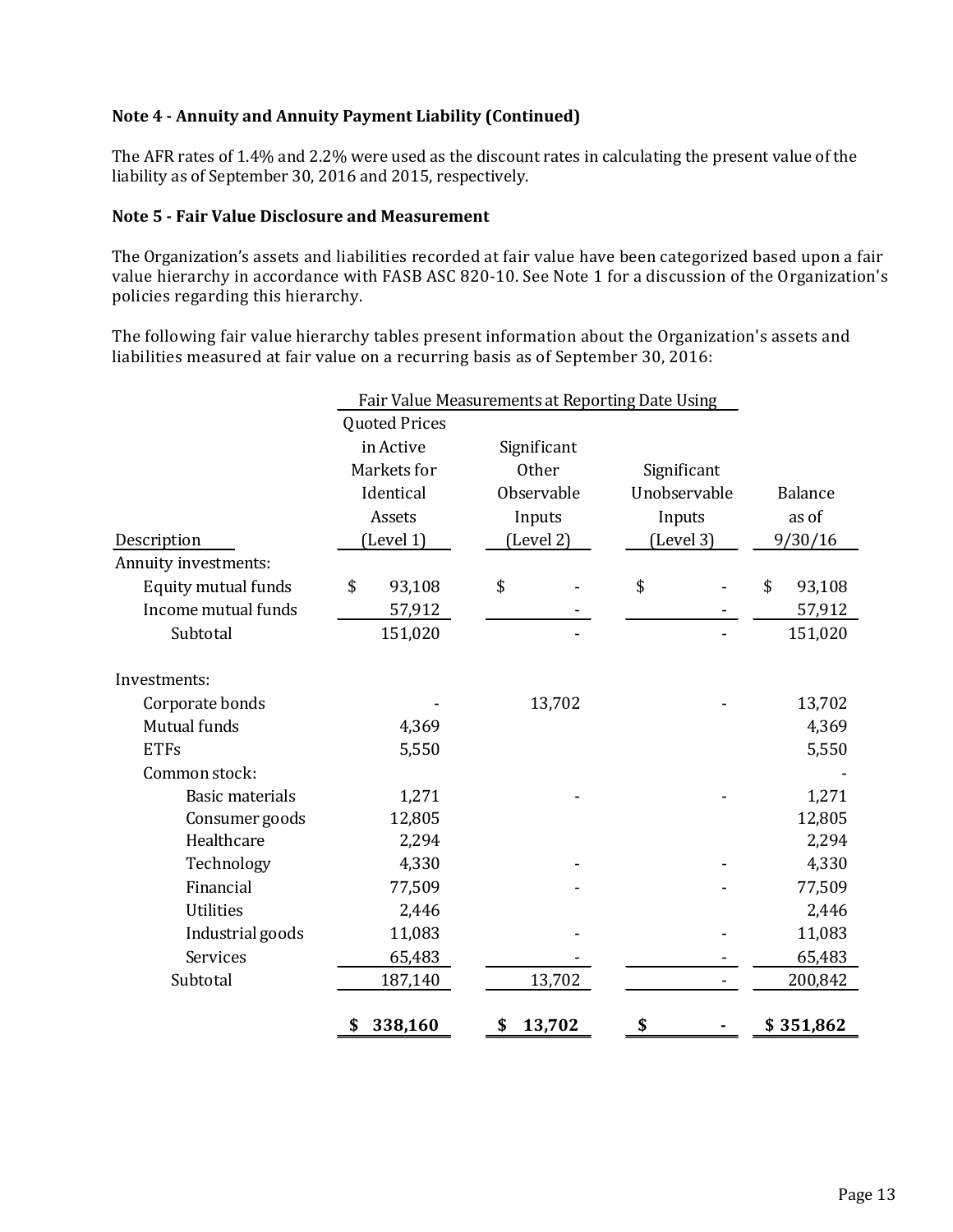# **Note 6 - Fair Value Disclosure and Measurement (Continued)**

The following fair value hierarchy tables present information about the Organization's assets and liabilities measured at fair value on a recurring basis as of September 30, 2015:

|                        | Fair Value Measurements at Reporting Date Using |                      |    |              |    |              |    |           |
|------------------------|-------------------------------------------------|----------------------|----|--------------|----|--------------|----|-----------|
|                        |                                                 | <b>Quoted Prices</b> |    |              |    |              |    |           |
|                        |                                                 | in Active            |    | Significant  |    |              |    |           |
|                        |                                                 | Markets for          |    | <b>Other</b> |    | Significant  |    |           |
|                        |                                                 | Identical            |    | Observable   |    | Unobservable |    | Balance   |
|                        |                                                 | Assets               |    | Inputs       |    | Inputs       |    | as of     |
| Description            |                                                 | (Level 1)            |    | (Level 2)    |    | (Level 3)    |    | 9/30/2015 |
| Annuity investments:   |                                                 |                      |    |              |    |              |    |           |
| Equity mutual funds    | \$                                              | 86,833               | \$ |              | \$ |              | \$ | 86,833    |
| Income mutual funds    |                                                 | 60,552               |    |              |    |              |    | 60,552    |
| Subtotal               |                                                 | 147,385              |    |              |    |              |    | 147,385   |
| Investments:           |                                                 |                      |    |              |    |              |    |           |
| Corporate bonds        |                                                 |                      |    | 19,115       |    |              |    | 19,115    |
| Common stock:          |                                                 |                      |    |              |    |              |    |           |
| <b>Basic materials</b> |                                                 | 1,145                |    |              |    |              |    | 1,145     |
| Consumer goods         |                                                 | 5,440                |    |              |    |              |    | 5,440     |
| Healthcare             |                                                 | 2,066                |    |              |    |              |    | 2,066     |
| Technology             |                                                 | 1,010                |    |              |    |              |    | 1,010     |
| Financial              |                                                 | 3,578                |    |              |    |              |    | 3,578     |
| Industrial goods       |                                                 | 5,977                |    |              |    |              |    | 5,977     |
| Services               |                                                 | 48,712               |    |              |    |              |    | 48,712    |
| Subtotal               |                                                 | 67,928               |    | 19,115       |    |              |    | 87,043    |
|                        | \$                                              | 215,313              | \$ | 19,115       | \$ |              |    | \$234,428 |

There was neither a balance nor activity for Level 3 assets and liabilities at September 30, 2016. The following table provides a reconciliation of changes in Level 3, assets and liabilities measured at fair value for the year ended September 30, 2015:

|                                      | Fair Value<br><b>Measurements</b><br>Using<br>Significant<br>Unobservable |
|--------------------------------------|---------------------------------------------------------------------------|
|                                      | Inputs                                                                    |
|                                      | (Level 3)                                                                 |
| Beginning balance                    | \$<br>16,446                                                              |
| Total losses (realized / unrealized) |                                                                           |
| included in changes in net assets    | (2,429)                                                                   |
| Distributions of principal           | (14,017)                                                                  |
|                                      |                                                                           |
| <b>Ending balance</b>                |                                                                           |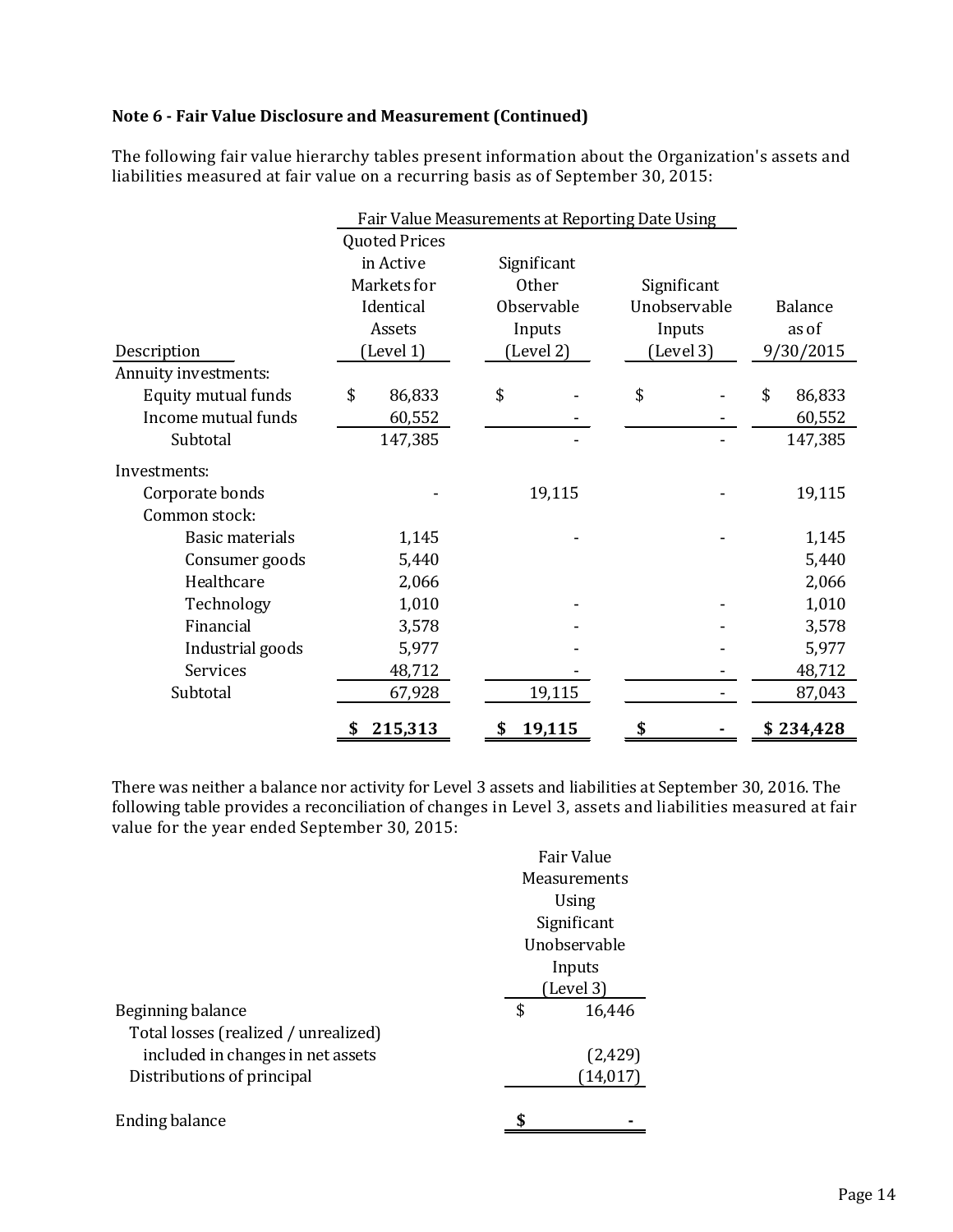# **Note 7 - Line of Credit**

The Organization has a demand line of credit agreement with a commercial bank that provided borrowings up to a maximum of \$500,000, at an interest rate at 1.65% over the bank's prime rate. The collateral for the current line of credit includes all assets of the Organization. The outstanding balance for the years ended September 30, 2016 and 2015 was \$-0- .

# **Note 8 - Defined Contribution Plan**

The Organization sponsors a defined contribution retirement plan under Section 403(b) of the IRC, which covers full-time employees with three months or more of service, with matching contributions beginning after six months of service. Eligible participants may make contributions to the maximum allowed by the IRC. During the years ending September 30, 2016 and 2015, the Organization made discretionary matching contributions equal to 100% of the first 4% of the salary contributions of eligible participants. Total contributions for the years ended September 30, 2016 and 2015 were \$61,000 and \$53,432, respectively.

#### **Note 9 - Functional Allocation of Expenses**

The costs of providing the various programs and activities have been summarized on a functional basis in the consolidated statements of activities and changes in net assets. Accordingly, certain costs have been allocated among the programs and supporting services benefited.

#### **Note 10 - Property and Equipment**

Major classifications of property and equipment, their respective costs, and depreciable lives are summarized below:

|                                |      |             |                 | Depreciable    |
|--------------------------------|------|-------------|-----------------|----------------|
|                                | 2016 |             | 2015            | Lives          |
| Land                           | \$   | 1,607,029   | \$<br>1,607,029 | N/A            |
| Land improvements              |      | 281,131     | 281,131         | $2 - 20$ years |
| <b>Buildings</b>               |      | 12,742,782  | 12,742,782      | 5 - 40 years   |
| Building improvements          |      | 1,222,545   | 1,143,035       | 5 - 40 years   |
| Furniture and equipment        |      | 1,628,869   | 1,445,991       | $3 - 10$ years |
| Vehicles                       |      | 175,511     | 170,227         | $3 - 5$ years  |
| Total at cost                  |      | 17,657,867  | 17,390,195      |                |
| Less: accumulated depreciation |      | (8,042,521) | (7, 449, 955)   |                |
| Net property and equipment     |      | 9,615,346   | 9,940,240       |                |

Depreciation expense for September 30, 2016 and 2015 was \$592,567 and \$573,071, respectively.

# **Note 11 - Donated Materials and Services**

During the year ended September 30, 2016, The City Mission received donated materials of \$223,415 and donated services of \$-0-. The estimated value of volunteer efforts that did not require specialized skills was \$366,250.

During the year ended September 30, 2015, The City Mission received donated materials of \$151,462 and donated services of \$10,194. The estimated value of volunteer efforts that did not require specialized skills was \$226,828.

# **Note 12 - Subsequent Events**

The Organization has evaluated subsequent events from the statements of financial position date through May 23, 2018.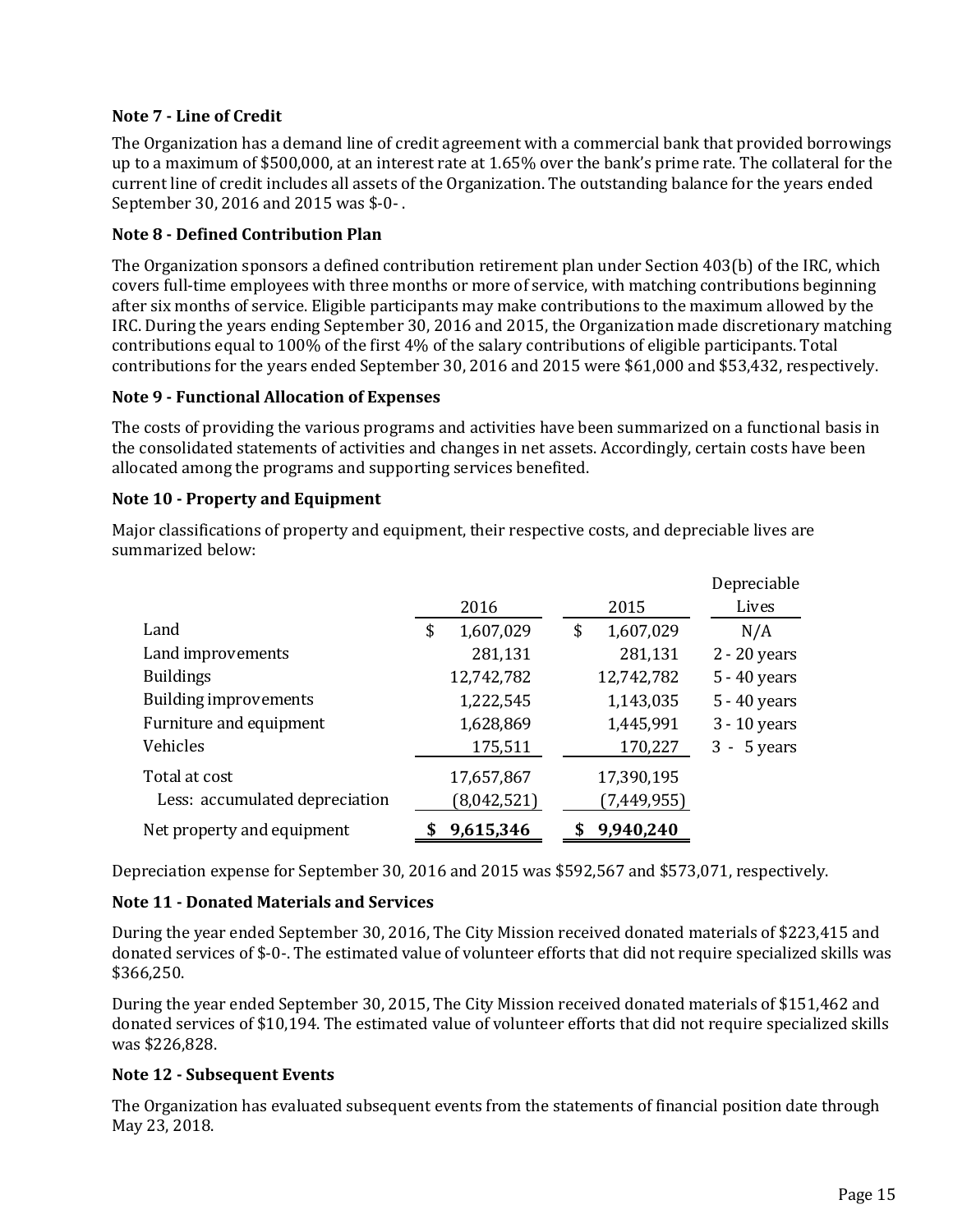Consolidating Statement of Financial Position

September 30, 2016

|                                    |               |              |              |            |                     | Consolidated  |  |
|------------------------------------|---------------|--------------|--------------|------------|---------------------|---------------|--|
|                                    | <b>TCM</b>    | <b>MRA</b>   | <b>TCMSF</b> | <b>NHP</b> | <b>Eliminations</b> | <b>Total</b>  |  |
| <b>ASSETS</b>                      |               |              |              |            |                     |               |  |
| Current                            |               |              |              |            |                     |               |  |
| Cash and cash equivalents          | \$<br>627,703 | \$<br>64,859 | \$           | 223<br>\$  | \$                  | 692,785<br>\$ |  |
| Accounts receivable                | 166,667       | 1,063,849    |              |            | (386, 884)          | 843,632       |  |
| Promises to give                   | 176,651       |              |              |            |                     | 176,651       |  |
| Intercompany receivable            | 553,980       |              |              |            | (553,980)           |               |  |
| Investments                        | 200,842       |              |              |            |                     | 200,842       |  |
| Investments in affiliates          |               |              | 2,000        |            | (2,000)             |               |  |
| Prepaid expenses                   | 34,591        | 6,114        |              | 385        |                     | 41,090        |  |
| Total current assets               | 1,760,434     | 1,134,822    | 2,000        | 608        | (942, 864)          | 1,955,000     |  |
| <b>Property and Equipment, Net</b> | 9,615,346     |              |              |            |                     | 9,615,346     |  |
| <b>Other</b>                       |               |              |              |            |                     |               |  |
| Annuity                            | 151,020       |              |              |            |                     | 151,020       |  |
| <b>Total Assets</b>                | \$11,526,800  | \$1,134,822  | 2,000        | 608        | (942, 864)          | 11,721,366    |  |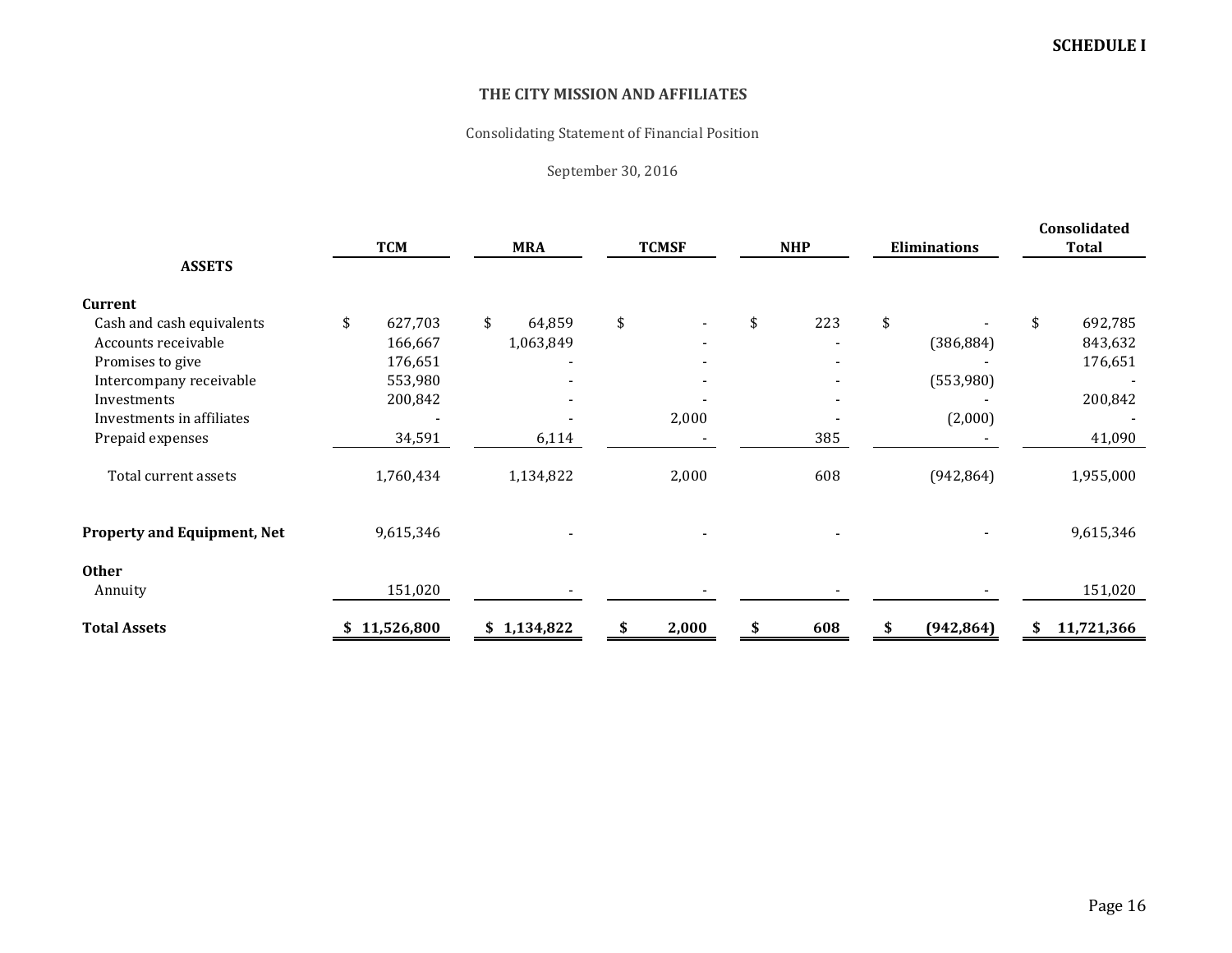Consolidating Statement of Financial Position

September 30, 2016

|                                             |                  |                 |              |            |                     | Consolidated     |  |
|---------------------------------------------|------------------|-----------------|--------------|------------|---------------------|------------------|--|
| <b>LIABILITIES</b>                          | <b>TCM</b>       | <b>MRA</b>      | <b>TCMSF</b> | <b>NHP</b> | <b>Eliminations</b> | <b>Total</b>     |  |
| Current                                     |                  |                 |              |            |                     |                  |  |
| Accounts payable                            | \$<br>434,053    | \$<br>1,047,525 | \$           | \$         | \$<br>(220, 217)    | \$<br>1,261,361  |  |
| Accrued vacation                            | 125,352          |                 |              |            |                     | 125,352          |  |
| Accrued expenses                            |                  | 166,667         |              |            | (166, 667)          |                  |  |
| Accrued payroll                             | 18,000           |                 |              |            |                     | 18,000           |  |
| Annuity payment liability                   | 56,483           |                 |              |            |                     | 56,483           |  |
| Intercompany payable                        |                  | 533,867         | 19,245       | 868        | (553,980)           |                  |  |
| Total current liabilites/ total liabilities | 633,888          | 1,748,059       | 19,245       | 868        | (940, 864)          | 1,461,196        |  |
| <b>NET ASSETS</b>                           |                  |                 |              |            |                     |                  |  |
| Unrestricted                                | 10,853,612       | (613, 237)      | (17, 245)    | (260)      | (2,000)             | 10,220,870       |  |
| Temporarily restricted                      | 38,300           |                 |              |            |                     | 38,300           |  |
| Permanently restricted                      | 1,000            |                 |              |            |                     | 1,000            |  |
|                                             | 10,892,912       | (613, 237)      | (17, 245)    | (260)      | (2,000)             | 10,260,170       |  |
| <b>Total Liabilities and Net Assets</b>     | 11,526,800<br>\$ | 1,134,822<br>\$ | 2,000<br>S   | 608        | (942, 864)<br>\$    | 11,721,366<br>\$ |  |